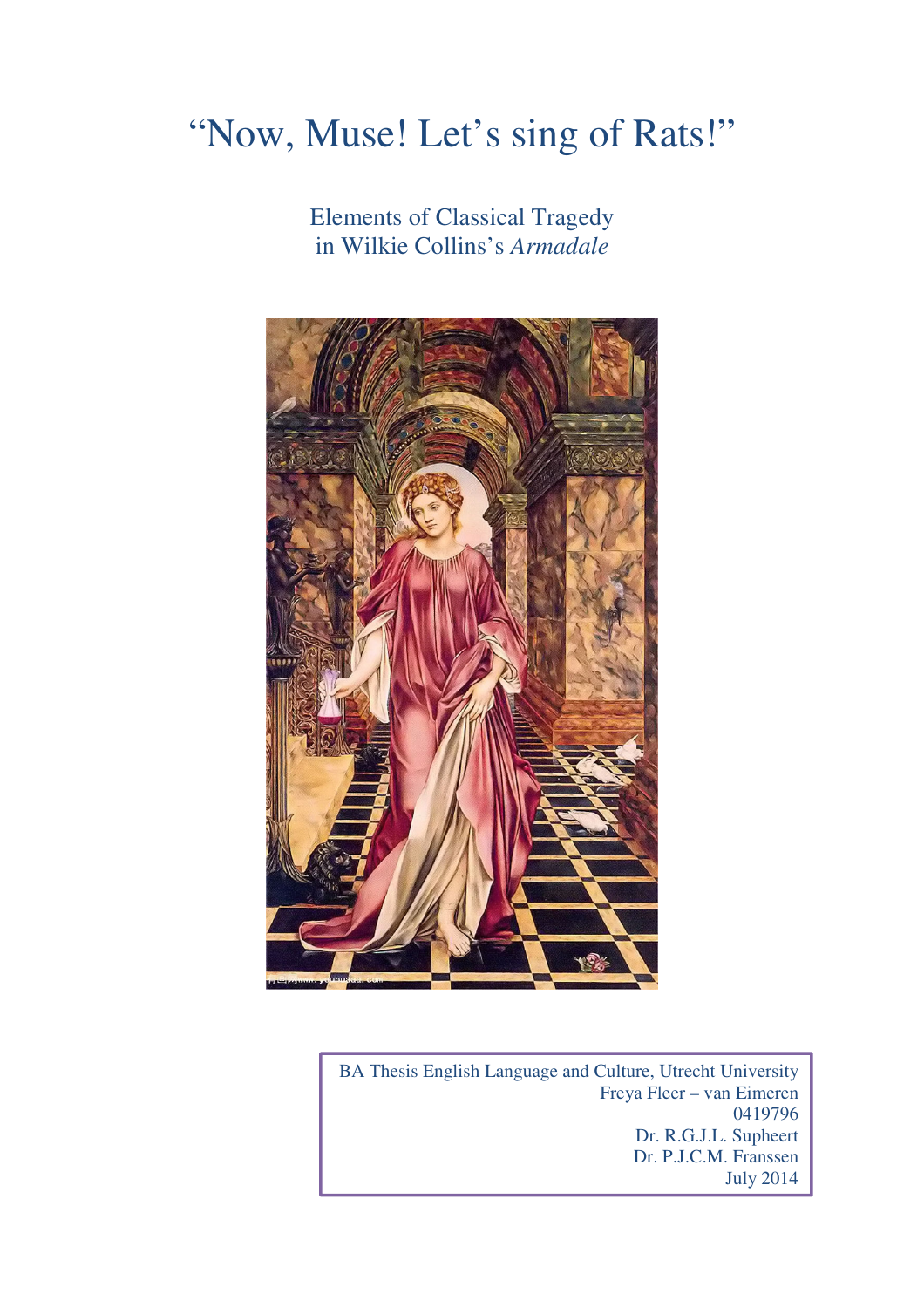## **Table of Contents**

| 1.1   |  |  |  |
|-------|--|--|--|
|       |  |  |  |
|       |  |  |  |
| 1.1.1 |  |  |  |
| 1.1.2 |  |  |  |
| 1.1.3 |  |  |  |
| 1.2   |  |  |  |
|       |  |  |  |
| 2.1   |  |  |  |
| 2.2   |  |  |  |
|       |  |  |  |
| 3.1   |  |  |  |
| 3.2   |  |  |  |
|       |  |  |  |
| 4.1   |  |  |  |
| 4.1.1 |  |  |  |
| 4.1.2 |  |  |  |
| 4.2   |  |  |  |
|       |  |  |  |
|       |  |  |  |
|       |  |  |  |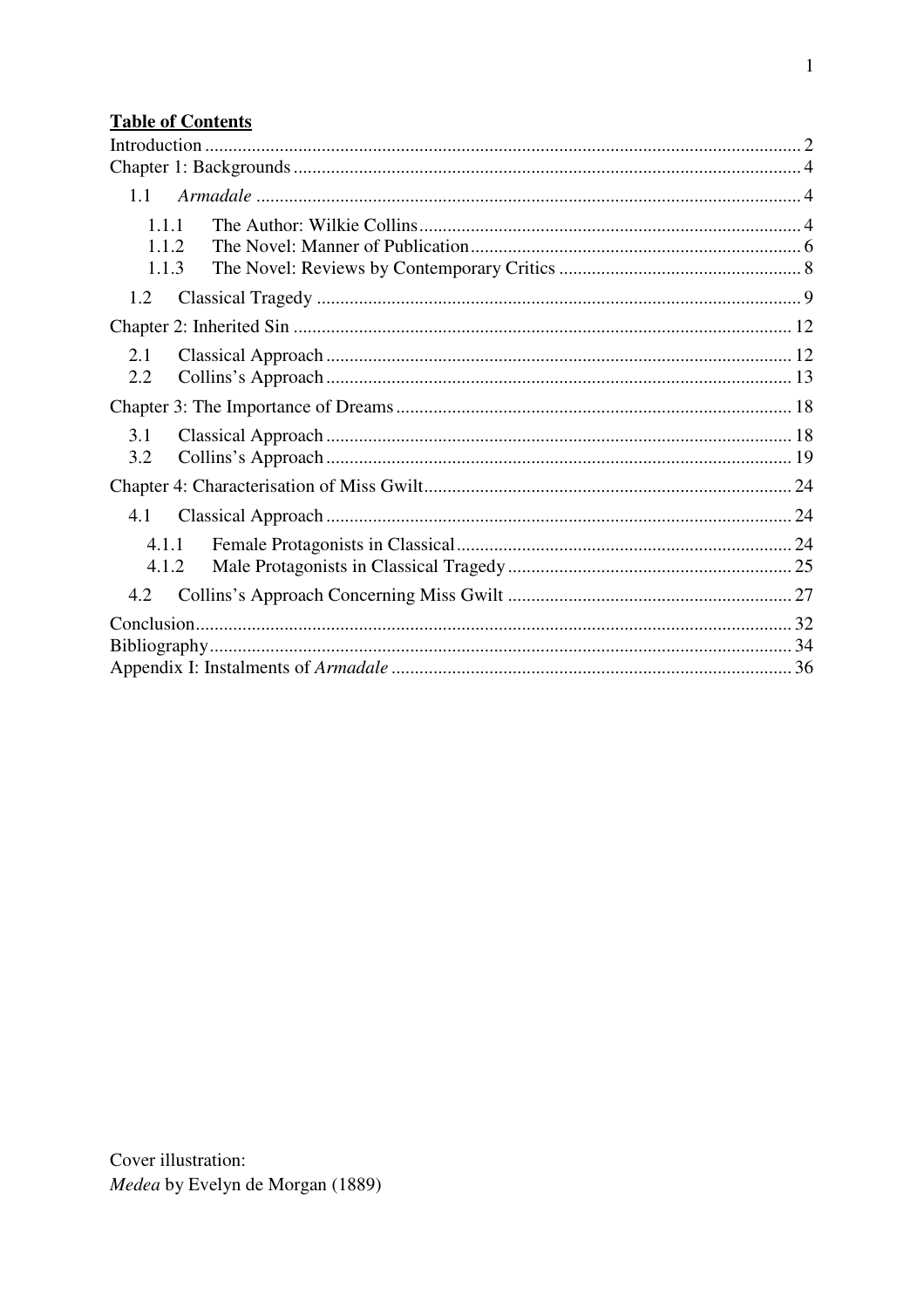#### **Introduction**

When H.F. Chorley, a contemporary of Wilkie Collins, read *Armadale* he had to think of a specific line in a poem by Granger called *The Sugar Cane*: "Now, Muse! Let's sing of Rats!" (cited in Page 147). It is peculiar that this specific line should come to mind: a Muse, a divine creature from classical mythology, is invoked to help sing about something as earthly and banal as rats. Classical past and contemporary everyday life are united, just like Collins has done in his *Armadale*. Chorley is, whether he is aware of it or not, on to something.

Throughout the novel, Collins has hidden titbits belonging to the classics; when Midwinter is found in a field, he carries along a volume of Sophocles's plays; the statue which Midwinter breaks during his argument with Allan is a figurine of Niobe, the woman who was punished for her hubris as she thought herself to be better than Leto (mother to Artemis and Apollo), because she had born more children; Roman citations are incorporated, as well as references to the classical architecture and other mythological entities such as Muses, Cerberus, and the Gorgons. Such references are all made in passing, and thus easy to miss. An even closer look sheds light on a variety of classical references, many of them borrowed from classical tragedy.

The different themes in *Armadale* have been researched, albeit perhaps not as extensively as possible. Two very enlightening works in this regard have proven to be Mariaconcetta Costantini's *Armadale: Wilkie Collins and the Dark Threads of Life* and Peter Thoms's *The Windings of the Labyrinth: Quest and Structure in the Major Novels of Wilkie Collins*. However, none of the scholars appears to connect these themes to the classical literary heritage. Edmund Richardson's *Classical Victorians: Scholars, Scoundrels and Generals in Pursuit of Antiquity* explores the relationship between Victorians and classical antiquity, but unfortunately does not provide much on the aspect of classical literature, let alone its relation to Wilkie Collins and his novels.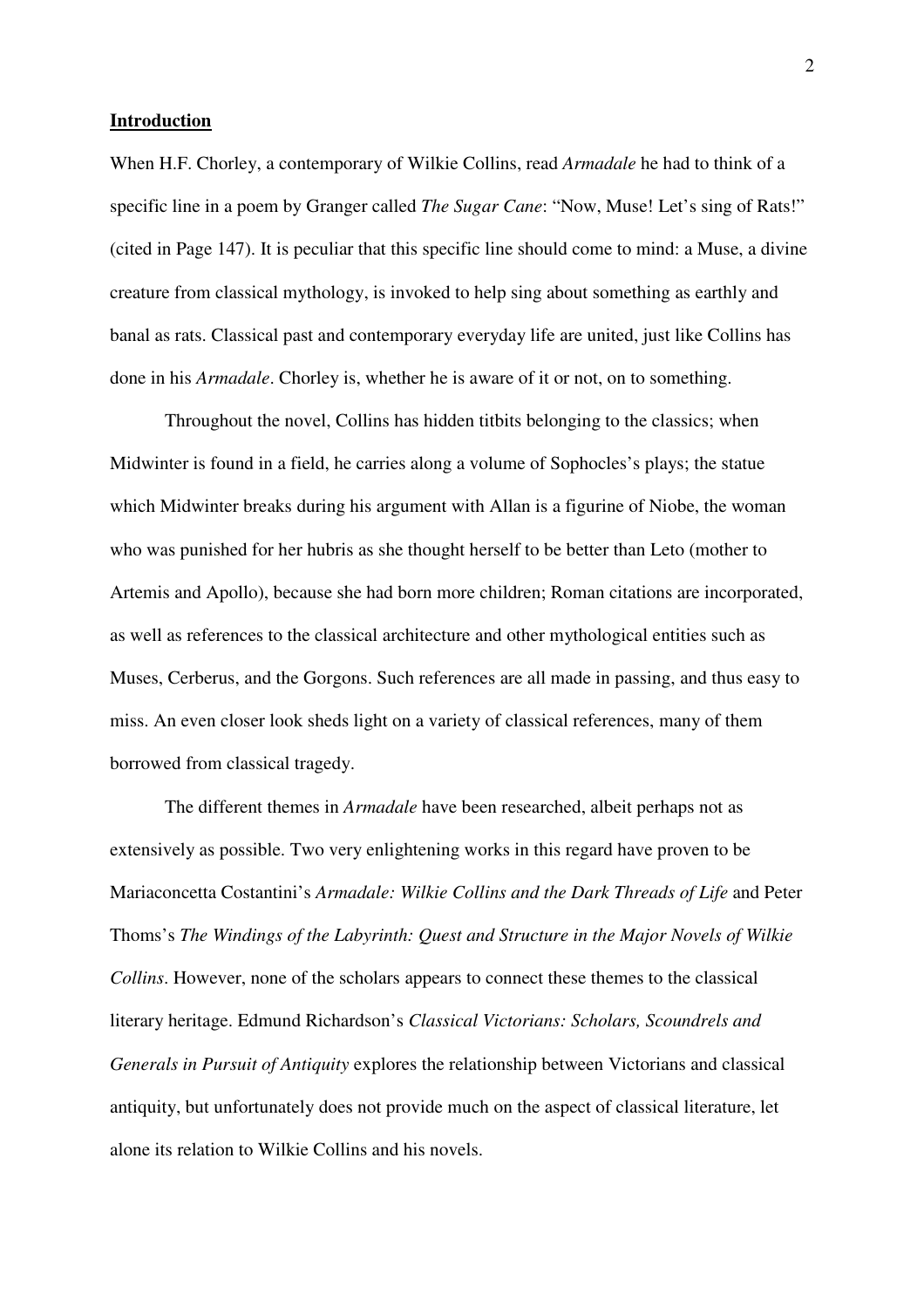In order to raise awareness of this hiatus this paper will argue that Collins has adapted many themes form classical tragedy into *Armadale*. The first chapter provides background information on *Armadale*, consisting of a discussion of the author of *Armadale* (1.1.1), as well as the manner of publication  $(1.1.2)$  and reviews  $(1.1.3)$ , and a concise overview of classical tragedy in general (1.2). The following three chapters will explore three major aspects in *Armadale*: inherited sin (2), the importance of dreams (3) and the characterisation of Miss Gwilt (4). The conclusion will present the findings in a broader framework and touch upon the final similarities which have been left unexplored.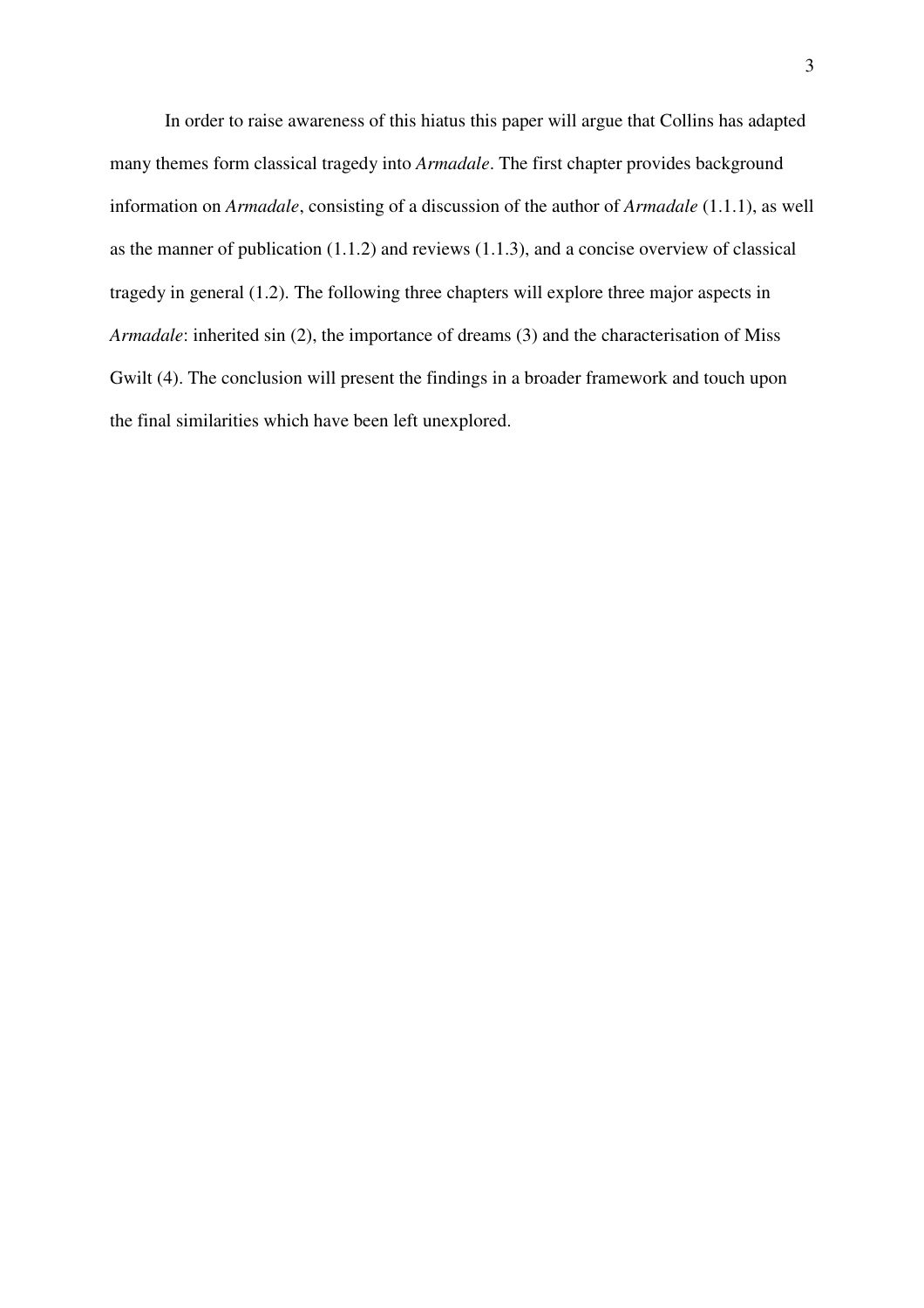#### **Chapter 1: Backgrounds**

#### **1.1** *Armadale*

#### 1.1.1 The Author: Wilkie Collins

At first sight, Wilkie Collins does not appear to have been exposed to classical literature. The few years he spent at school seem to have been of very little, if any, use in this regard (Peters 51). However, they were plenty when looking at the various opportunities where classical literature could have influenced Collins.

William Wilkie Collins, born in London on 8 January 1824, grew up in an artistic and reasonably well-to-do family. His father, William Collins, was an evangelical, Tory, and a popular landscape painter. William Collins did his best to establish connections with and stay closely connected to the respectable and wealthy, since he considered this the way for him to succeed in his field (Pykett 2). Collins's mother, Harriet Geddes, was the daughter of an army officer. When she was in her teens, her father was no longer able to support her due to financial mishaps. Harriet had to make a living of her own, and as she was a talented actress she decided joining the Theatre Royal in Bath would be her best option, despite how this might affect her social status. It never came to this, thanks to the intervention of an evangelical cleric and his wife. Instead of making a living as an actress, Harriet was now able to provide for herself first, as a teacher at a London school, later, as a governess (Pykett 2-3). Harriet met William Collins in 1814 and the couple married in September 1822, the same year as when William Collins was elected a member of the Royal Academy. William spent the eight years between their first meeting and their wedding recovering from near destitution (Pykett 3). Collins's middle name derived from his godfather Sir David Wilkie, who was his father's friend (Pykett 2).

Collins did not fit well in the middle- and upper-class circles (Pykett 1-2). When he started to break free from under his parents' wings, Collins adopted his middle name, and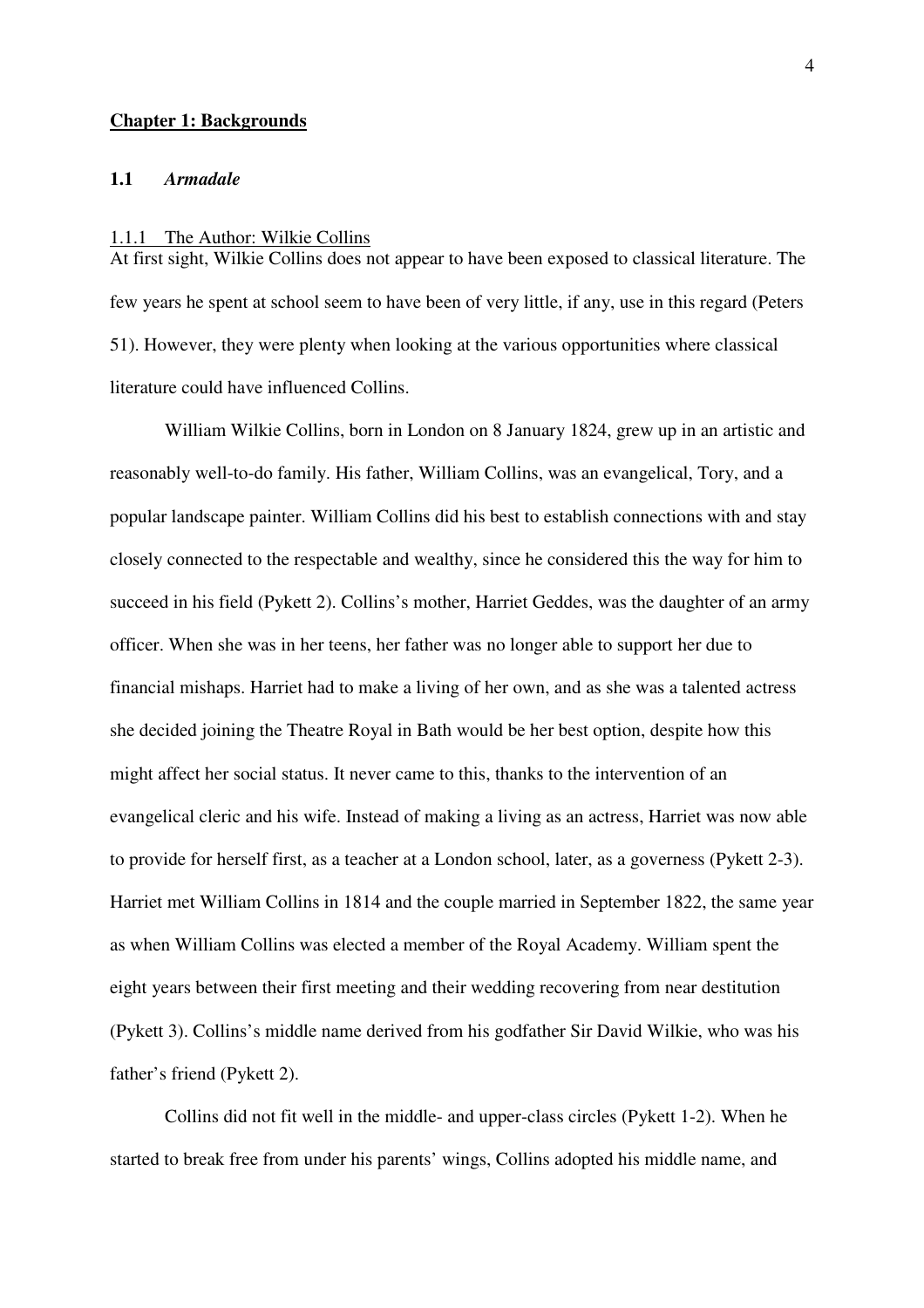Willie became Wilkie. Additionally, he rebelled against their conventional beliefs and adapted a non-conformist demeanour (Peters 21). This non-conformism was not well received by polite society and thus he occupied the grey area between being an insider and an outsider, "a liminal position". Not having attended public school nor university probably contributed to this position. Despite these social disadvantages, it was not hard for Collins to socialise with lawyers and actors alike (Pykett 2).

Collins enjoyed about four years of formal schooling. Peters remarks that "he had been to school for only eighteen months before going abroad" (49). During his travels with his family, Collins worn out several tutors, of whom at least one taught him Latin (Peters 40; 45). Upon his return from his family's journey to France and Italy, Collins was sent to a boarding school in London, run by the Reverend Cole (Peters 49). According to Peters, the school was "not even a good one", as, amongst other educational failures, "the classical syllabus, then the basis of schooling for boys, [does not] seem to have been well taught" (50-51).

The most invaluable for his education Collins considers to be his family trip to France (Paris and Nice) and Italy (Florence, Rome, Naples, and Venice) at the age of twelve: "[What I learnt in Italy] has since been of [more] use to me, among the pictures, the scenery and the people, than I ever learnt at school" (cited in Peters 37). At this young age, he became acquainted with the Italian language and French and Italian art galleries. Furthermore, Collins was a bookworm: he devoured his mother's extensive book collection, which contained, amongst others, works of Shakespeare and Byron (Pykett 4). This is not all his mother provided for him on a cultural level: during his trips to France, Collins developed a love for the theatre, a trait his mother was more than willing to cultivate (Pykett 10). It was this interest that ultimately brought Wilkie Collins and Charles Dickens together in 1851: Dickens needed an extra actor for the production of the play *Not So Bad As We Seem* and it was Collins who took the part (Pykett 11).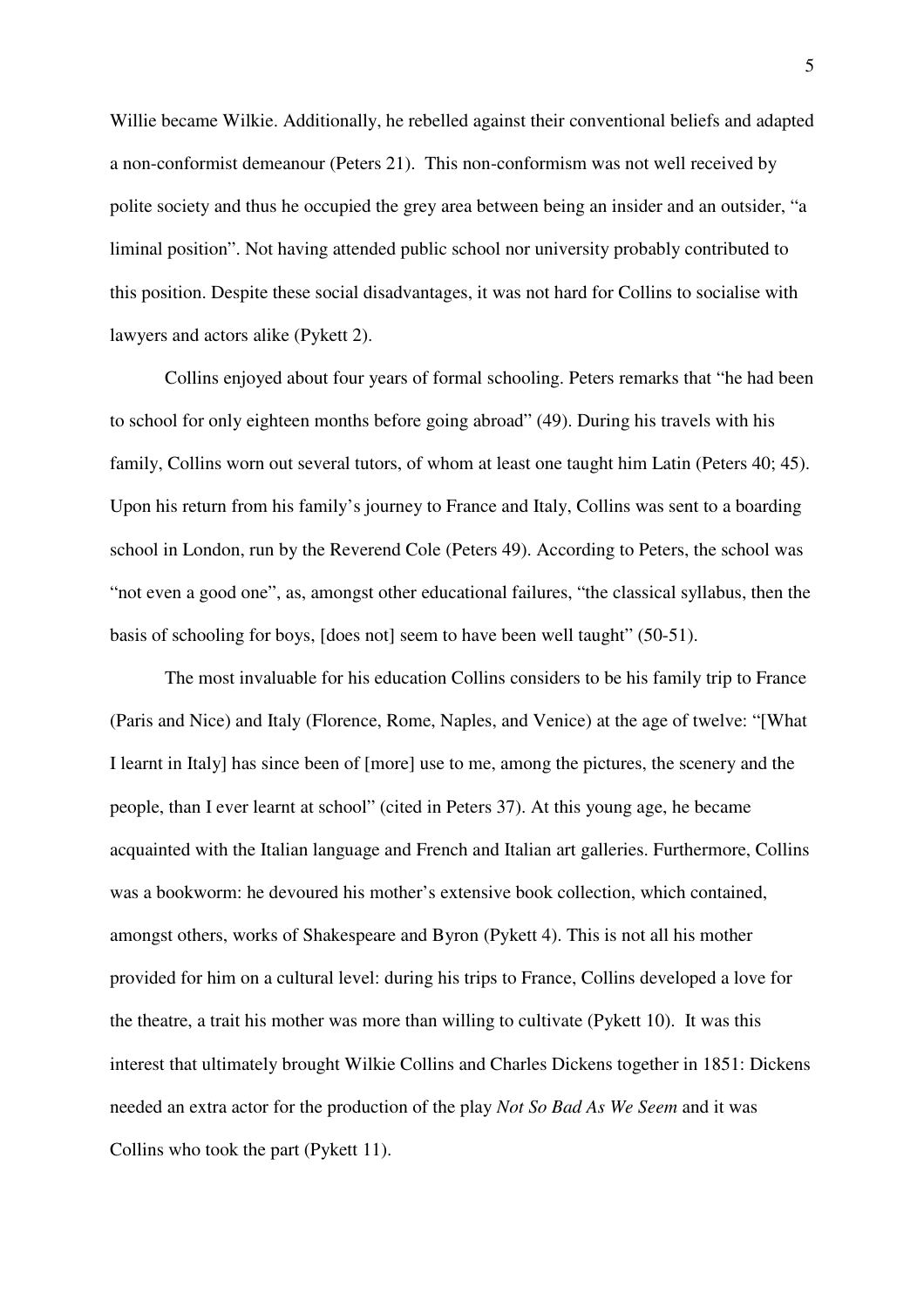Collins must have come across classical references multiple times when sifting through his mother's bookcase and reading whatever he could lay his hands upon. Some of these works contained themes and motifs already present in classical literature, for instance Shakespeare's *Titus Andronicus*, which draws on *Thyestes* by Seneca, a Roman playwright and philosopher in the first century CE. Unfortunately, it cannot be confirmed that Collins read this specific play. It is certain, however, that he was acquainted with Homer and Vergil, as the Reverend Cole forced Collins to read their works (Law and Maunder 10). If this is what set the door to the classics ajar, possibly his trip with his parents to France and Italy, cradle of the Renaissance, not to mention home to the classical cities of Rome and Naples, blew it wide open. During his stay in Rome, his favourite city, Wilkie was taken on a tour and, amongst other sights, witnessed the Colosseum by moonlight (Peters 43-47). In Naples, too, Collins went sight-seeing, including Mount Vesuvius and the cave of the Sibyl (Peters 45). Classical history provided the base for Collins's first novel *Antonina; or the Fall of Rome*, published in 1850 (Law and Maunder 13).

To conclude, Collins's classical education may not have been properly established and therefore may show some lacunas. However, the structure and content of *Armadale* shows that he has been taught enough to be aware of the classical literary heritage.

#### 1.1.2 The Novel: Manner of Publication

Collins's fourth sensation novel, *Armadale*, was published in *The Cornhill Magazine*, a monthly magazine sold at one shilling. George Smith, one of the proprietors of the magazine, offered Collins a staggering amount of £5,000 for the serialisation of a novel, which was to be *Armadale* (Law 24; 161). The novel was serialised between November 1864 and June 1866 and published in volume in May 1866 (Sutherland in Collins xix; see also Appendix I)*.* Instalments of *Armadale* nearly average 15,000 words, which is the typical amount for monthly serials. Such amounts would flood weekly journals, since they consisted of circa 24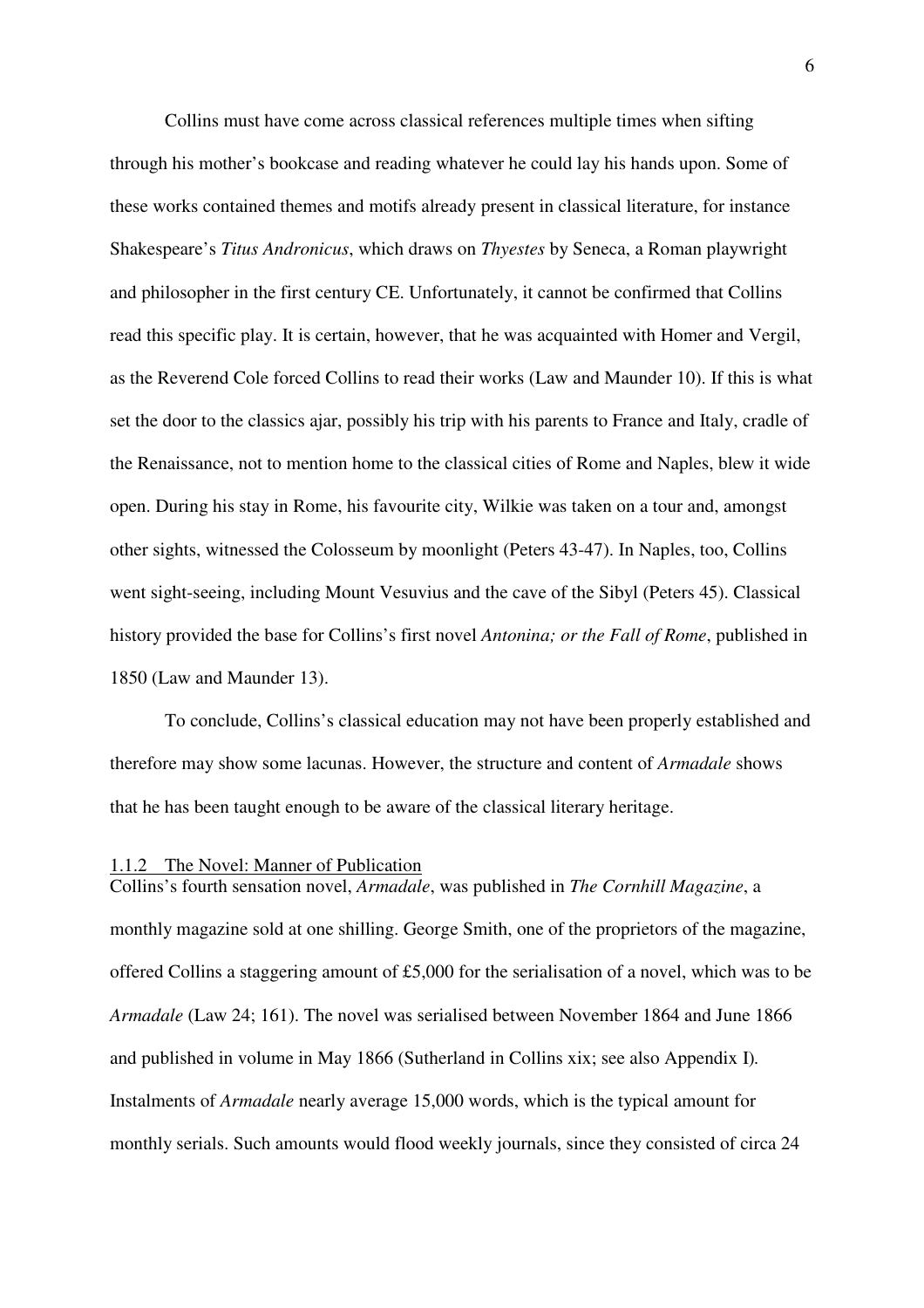pages, and are impossible for a writer to produce on a weekly basis (Law 184; see also Appendix I). Therefore, a monthly serial was a perfect fit for *Armadale*.

In the mid-nineteenth century a new audience was tapped in addition to the current audience, which consisted of the commercial middle class: those with occupations that required literacy, such as small shopkeepers and clerks (Law 7-8). As Graham Law explains,

[t]he general trend during the Victorian period was from the predominance of monthly serialization in relatively expensive, low-circulation formats, produced as petty commodities for the bourgeois market by the book publishers, to that of weekly serialization in relatively cheap, high-circulation formats, produced as commodities for the mass market by newspaper proprietors. (14)

In the middle of the Victorian era, right around the time *Armadale* was published, the gap between the two audiences, i.e. the "bourgeois market" and the "mass market", started to close, as the prejudice of the middle class against the weekly periodical diminished simultaneously with the autonomy of the working class (Law 23). Two different social strata seemingly began to coalesce on a literary level. A similar coalescence can be observed in *Armadale*, as people from different walks of life engage in social and emotional bonds: a vagabond befriends a nobleman, who has been tutored by a clerk.

Lyn Pykett, Professor of English at the University of Wales, acknowledges the difficulty of identifying the nineteenth century reading public (72). Nonetheless, and despite its size, it is remarkable that one of Collins's four major sensation novels appeared in a monthly instead of a weekly, which originally comprised two different audiences. It may be too much to expect members of the working class to be thoroughly acquainted with the classics; members of the middle class, however, could very possibly have been naturals at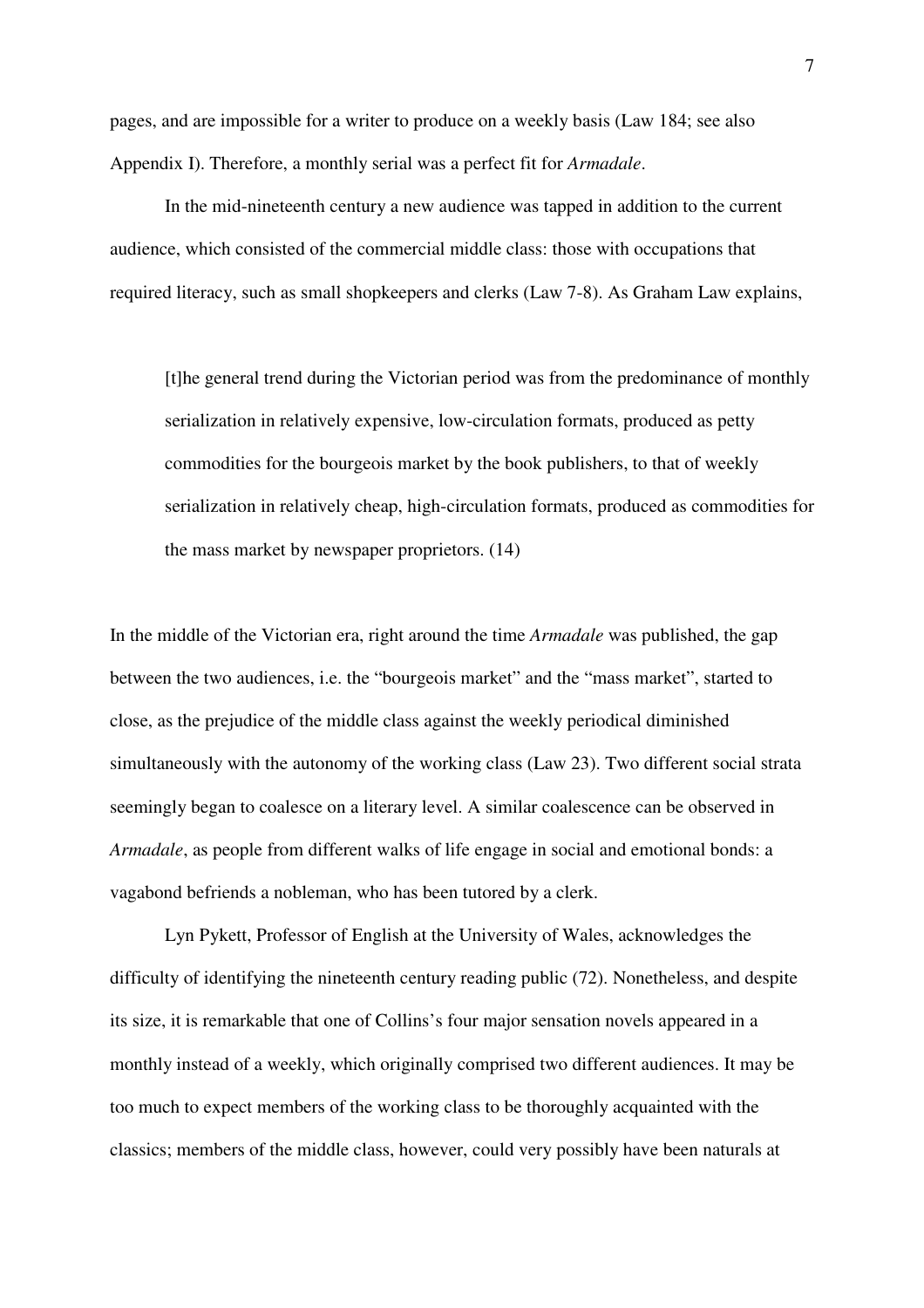recognising classical themes whenever they were to happen upon it, as a classical syllabus was part of their education (Peters 51).

Whoever the intended or target audience might have been, Wilkie Collins knew how to engage his readers. He implemented three devices typical for sensation novels, which Walter C. Phillips, an early twentieth century scholar, defines as "the striking opening to the work as a whole to increase the chances of its 'taking' with readers; the episodic integrity of the individual number; and 'climax and curtain' endings in instalments to encourage readers to come back for more" (cited in Law 184). This earned Collins the formula "make 'em laugh, make 'em cry, make 'em wait" (Law 184).

In the first instalment Midwinter's father, who is dying, confesses to a crime he committed in his younger years in a letter to his son, who is at the time too young to be burdened with such knowledge. At the end of the chapter, Midwinter's father has died, and Mr Neal, at the father's request, has posted the letter to the executor. The first step toward some inevitable fate has been taken. This fuels the audience's curiosity. The instalments can be considered as smaller episodes of the narrative itself, and each time Collins works up to a climax. For example, the first instalment ends with the posting of the letter; the second with Midwinter reproducing this same letter in a conversation with Mr Brock; and the third with Midwinter and Allan being stranded on the boat on which Midwinter's father's crime took place years earlier.

#### 1.1.3 The Novel: Reviews by Contemporary Critics

Collins's contemporary critics appear to concur with one another on the novel's biggest merits, i.e. plot and Collins's writing skills, and flaw, i.e. characterisation (of Miss Gwilt in particular), of *Armadale*. Norman Page has collected a few contemporary reviews of the novel in his *Wilkie Collins: The Critical Heritage*. For instance, Connop Thirlwall, Bishop of St. David's, historian and theologian, mentions in a letter to a friend that he has read *Armadale*. He did not enjoy it very much; indeed, he feels "this class of novels [is] an unhappy invention,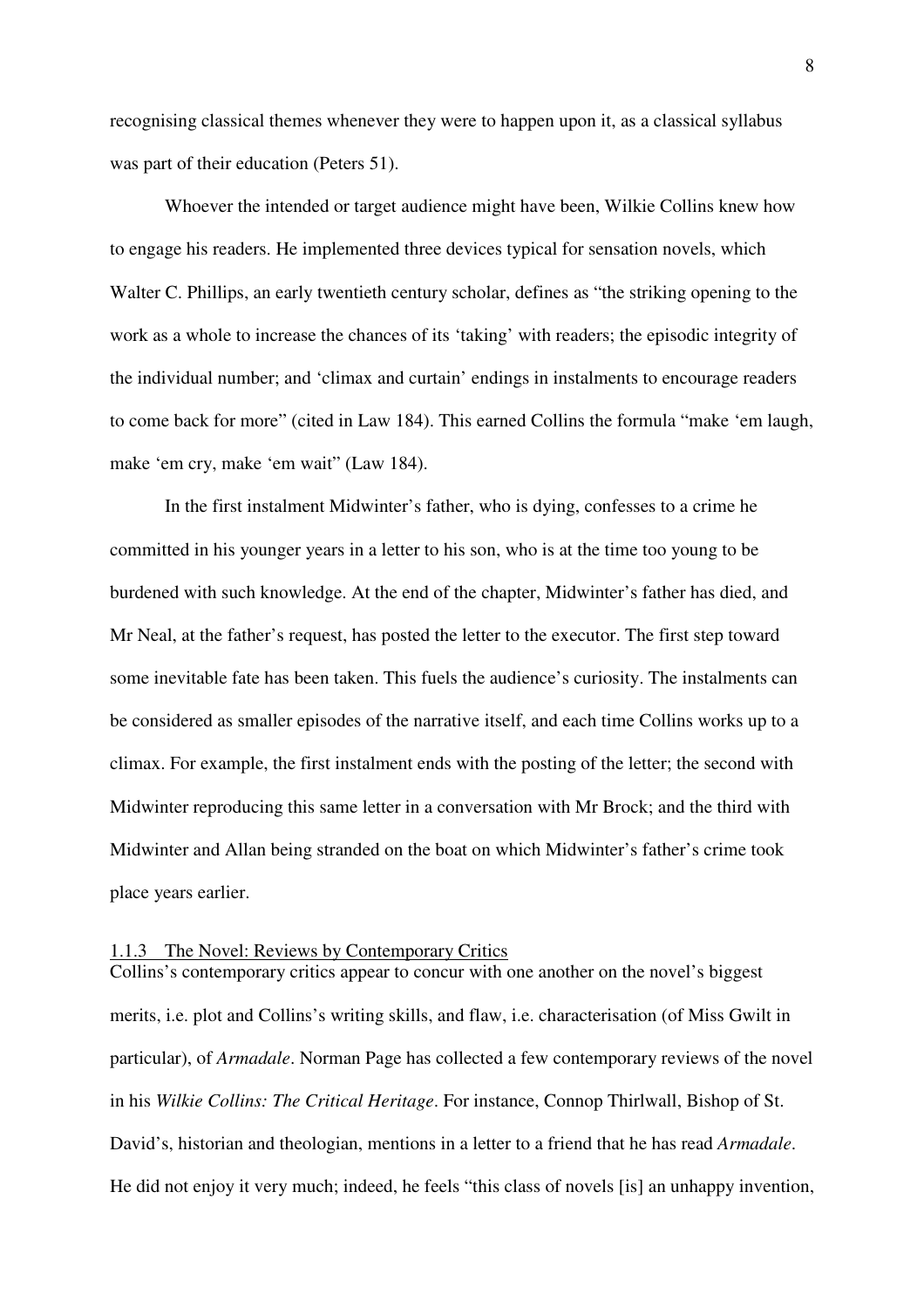creating an insatiable demand which must be met by less and less wholesome food, and absorbing a great deal of ability which might be much better employed" (cited in Page 145- 56). He does not care for the character of Miss Gwilt very much; he calls her a "tragic Becky Sharp" and writes that he is relieved when the novel is nearing its end so he does not have to read Miss Gwilt's diary entries any more (cited in Page 145-6).

H.F. Chorley is also appalled by Miss Gwilt. He imagines her as "the sorceress of *Armadale*" and a person who belongs in "the sinks and sewers of society" instead of staining Fiction, with a capital F, with her presence (cited in Page 147). However, Chorley acknowledges Collins's remarkable writing skills when he writes that "these abominations are displayed with concise neatness and excellent precision of language which distinguish Mr. Wilkie Collins" (cited in Page 148). He considers Collins as a painter with words, especially the epic scene in which Miss Gwilt appears on the edge of the pool after Allan's dream vision (Page 148). Nonetheless, Miss Gwilt does not evoke any sympathy in Chorley, since he objects to her morals.

It can be concluded from these reviews that the character of Miss Gwilt was, to say the least, problematic. Her nature is so utterly depraved that it leaves Collins's critics in disgust, and perhaps even a little concerned about the possibility that the characterisation of Miss Gwilt is not as farfetched as it may seem. In the end, Miss Gwilt appears to overshadow most of the story and leaves little room for critics (and perhaps also readers) to appreciate the finer things in the novel such as the classical references.

#### **1.2 Classical Tragedy**

What Collins and classical tragedians have in common is their dependence on the audience for success. Without the approval of the masses, the chance of success was slim to none. The audience of classical tragedy was mixed: both men and women attended the stagings (van Erp Taalman Kip 17). These stagings were part of a contest between tragedians: each playwright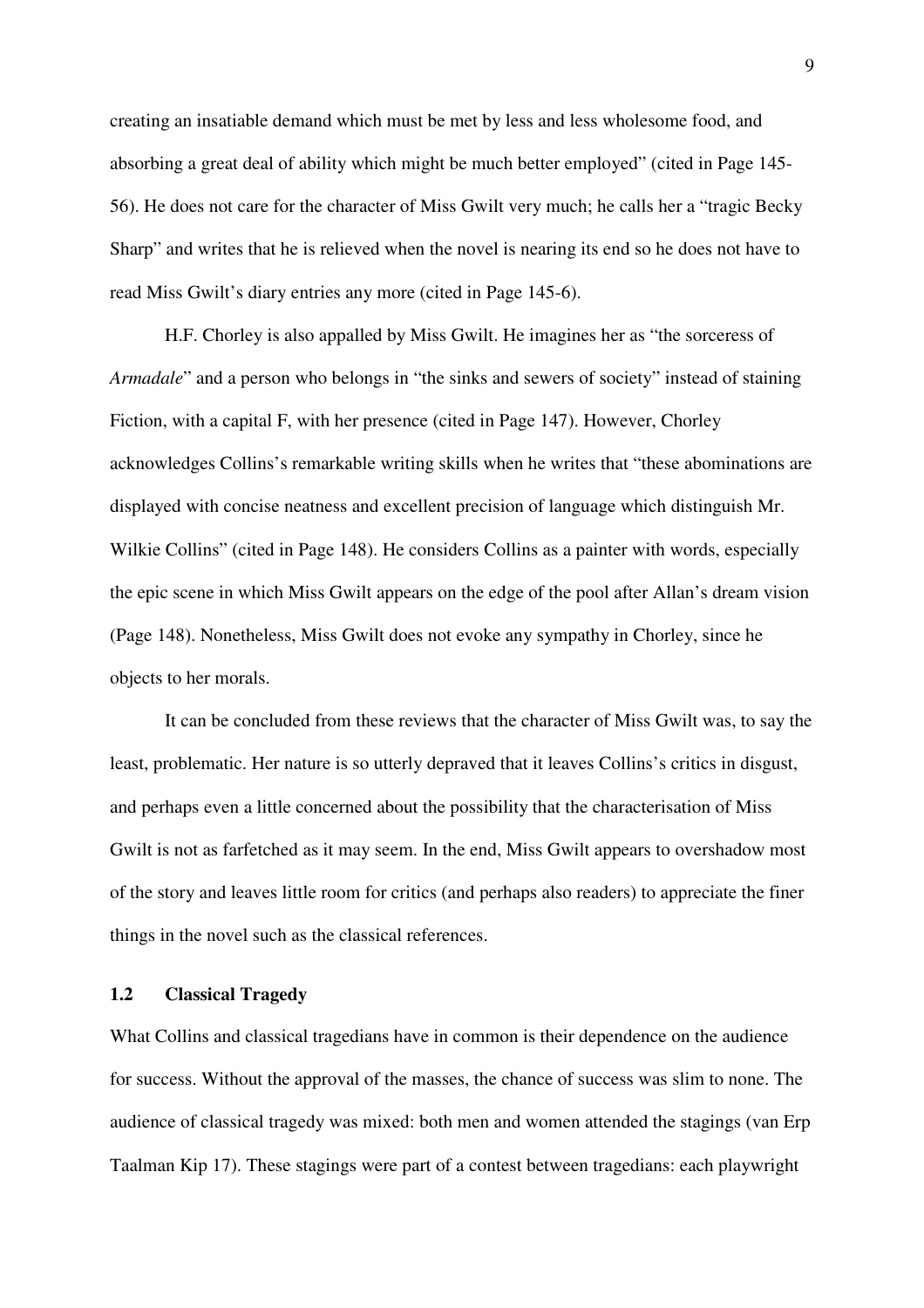would participate with a trilogy of plays, often concluded by a satyr-play<sup>1</sup>. The content of the plays greatly varies: impact is the common denominator (van Emde Boas 3 September 2012). Usually, judges for the contest were assigned by lot, although during the Great Dionysia of 468, the magistrate opted for inviting the ten generals of Attica to take this task upon them (Sommerstein 7). It is unknown how victors were eventually appointed (van Erpe Taalman Kip 16). Therefore, it is difficult to determine how much influence the audience had on the final results.

Spectators (or readers) of tragedy are invited by the playwright to contemplate problems of human life and world-order. This means that the main focus of the plays was reserved for "the meaning of the action as exemplifying the relation of man to the powers controlling the universe, and the relation of these powers to his destiny" ("Tragedy"). This relation can be applied directly to *Armadale* as well: Midwinter considers these evasive powers continually.

Another common denominator is the influence of the audience on the success of the play or novel. In ancient Greece, a jury chosen from the audience was responsible for selecting the winner of the contest between playwrights. Therefore, a tragedian would be wise to captivate the attention of his audience for a few days with a trilogy or tetralogy of plays that centres on the most remarkable of mythological circumstances or events, or, in the case of the *Persians*, parts of actual history. Collins, likewise, was also dependent of his audience for his success. *Armadale*, as a serialised novel, had to gain and hold the attention of its audience for no less than twenty months. This accounts for the high level of misfortune, whether it is caused by providence, fate, or free will; the audience is eager to see if and how this misery is to be resolved.

 $\overline{a}$ 

<sup>10</sup> 

<sup>&</sup>lt;sup>1</sup> The term tetralogy is also used.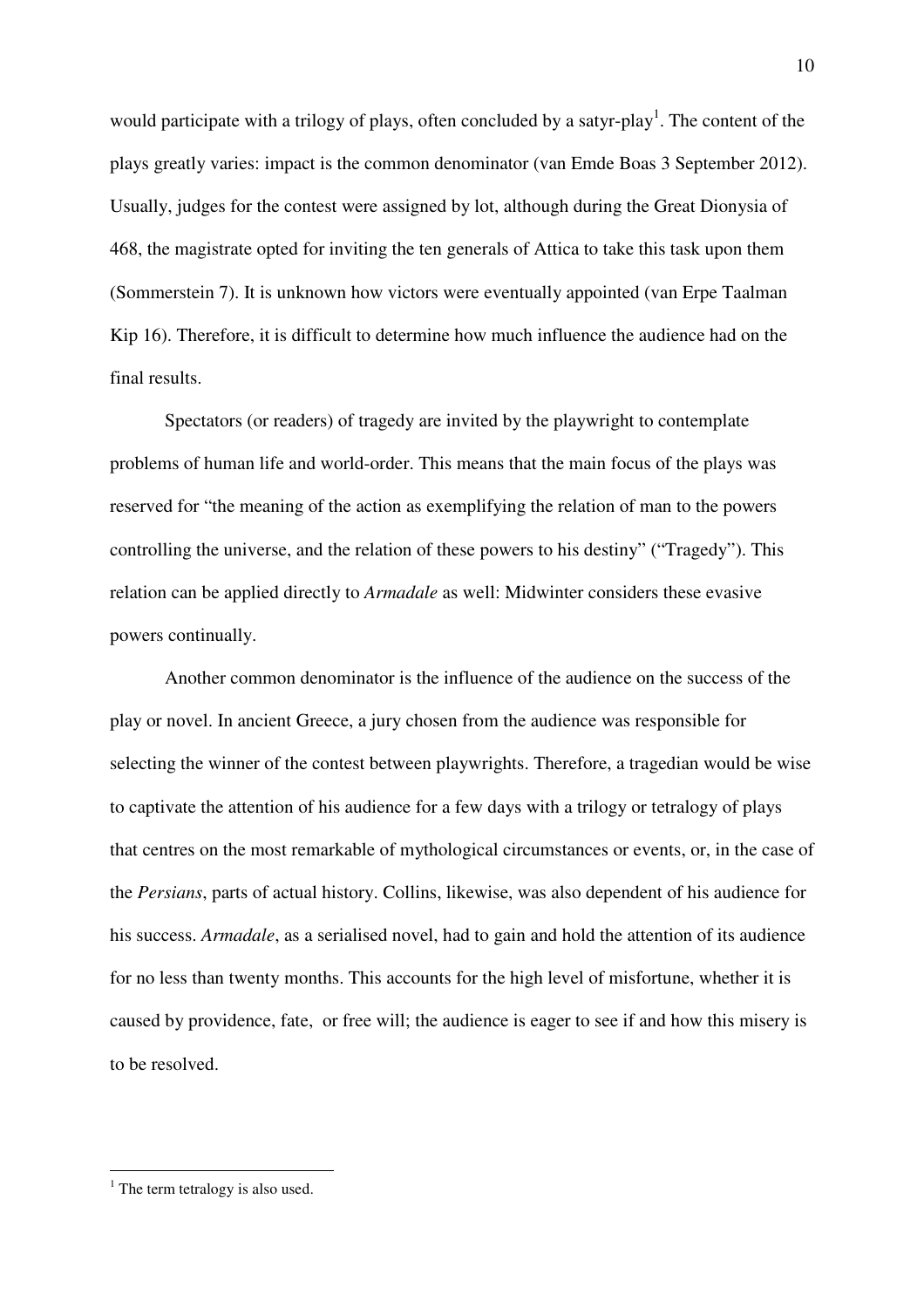Lastly, a trait of classical tragedy that deserves special mention is the character of the messenger. Major actions (such as murders or battles) happen off-stage and are rendered by a herald afterward to the characters concerned. In other words, the delivery of messages is a vital part of the plot of a tragedy: without it, the audience, as well as the characters on stage, would be clueless as to what horrors have happened outside their view. Collins adapts this device in *Armadale*: instead of a messenger who relates important events, Collins implements epistolary episodes and episodes centring on Miss Gwilt's diary entries. Perhaps this adaptation can be attributed to the oral tradition of classical Greece having become obsolete.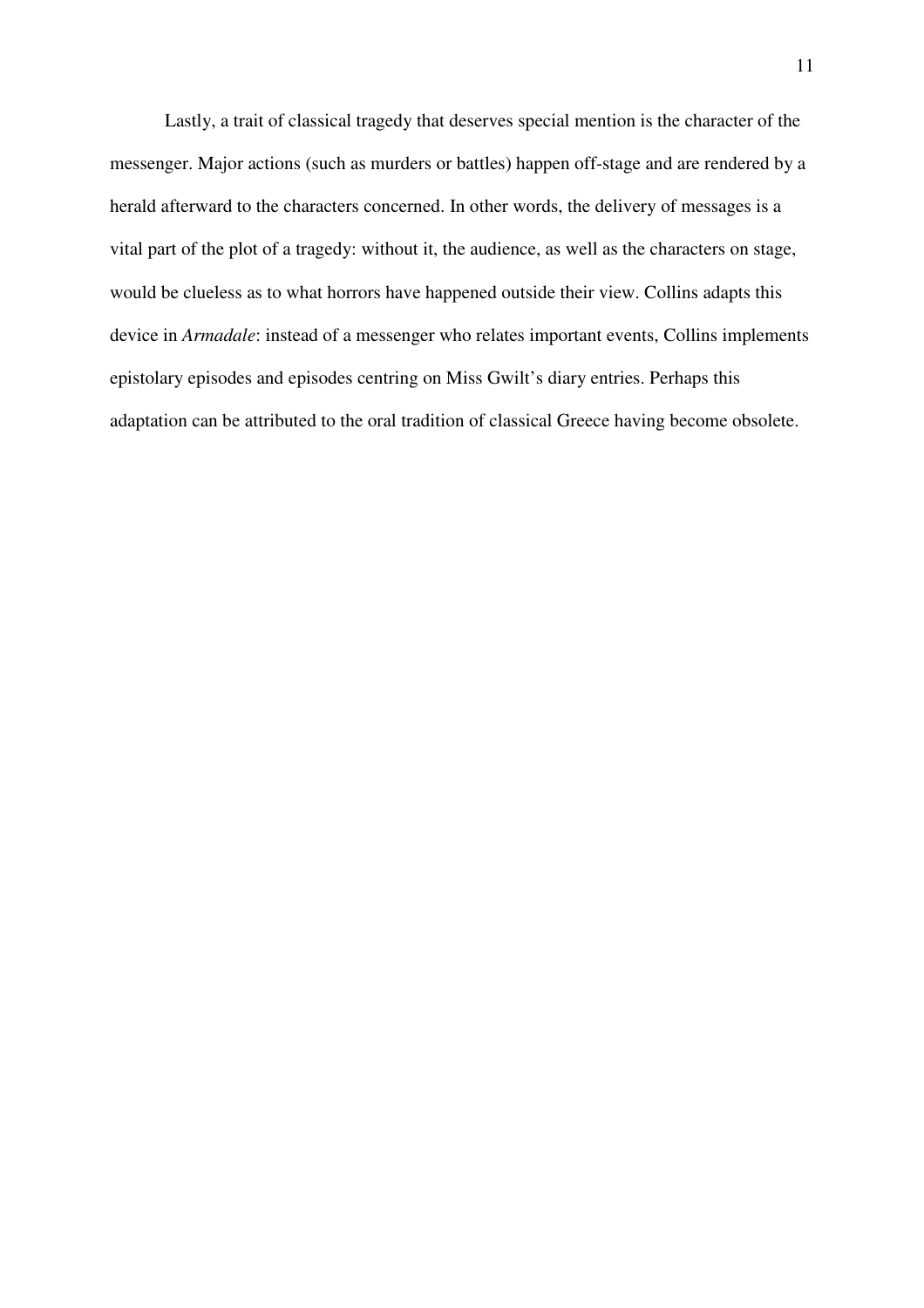#### **Chapter 2: Inherited Sin**

#### **2.1 Classical Approach**

The motif of inherited sin is a regular guest in classical tragedy and, as it turns out, one of the driving forces behind *Armadale*. Generations of families have failed to break the chains this imposed, with the Tantalids at the top of this list. For instance, in Seneca's *Thyestes*, inherited sin is the driving force behind the relationship between the two brothers Atreus and Thyestes. They have been fighting over the throne of Argos for years, finally resulting in the exile of Thyestes and his children. The play resumes the thread at the moment when Thyestes is lured back to court by his brother under the false pretences: Atreus made him believe that he is willing to share the throne. In reality, Atreus is determined to punish Thyestes for his adultery with his wife by feeding him his own children. In the dialogues between Atreus and Thyestes, the king of Argos is very careful to use as much innuendo as he possibly can. Atreus loses himself in his search for revenge and the desire to be satiated by it; Thyestes pushes through despite the sense of pending doom, which, when voiced to his son Tantalus, is easily dismissed by him. The play closes with the unholy feast ("*dape impia*", Seneca, *Thyestes*, 1034) after which Atreus reveals the truth about the meal to his brother (Motto 11-12). Just like Medea's and Phaedra's, Atreus's resolve is unwavering in the face of vengeance, regardless of the consequences. It should be noted that Thyestes and Atreus are victims of inherited sin, as is Phaedra. Tantalus, Atreus and Thyestes's grandfather, is responsible for the curse upon the Tantalids, as he tried to test the omniscience of the gods by feeding them his only son, Pelops. This is the same inherited sin that weighs down the protagonists of Aeschylus's *Oresteia*, as Agamemnon is a son of Atreus.

"[J]ustice, or rather *dikê* in its three senses of 'right and wrong', 'punishment' and 'judicial proceedings'" is the general theme of Aeschylus's *Oresteia* as identified by Alan H. Sommerstein, professor of Greek at the University of Nottingham (193). The trilogy shows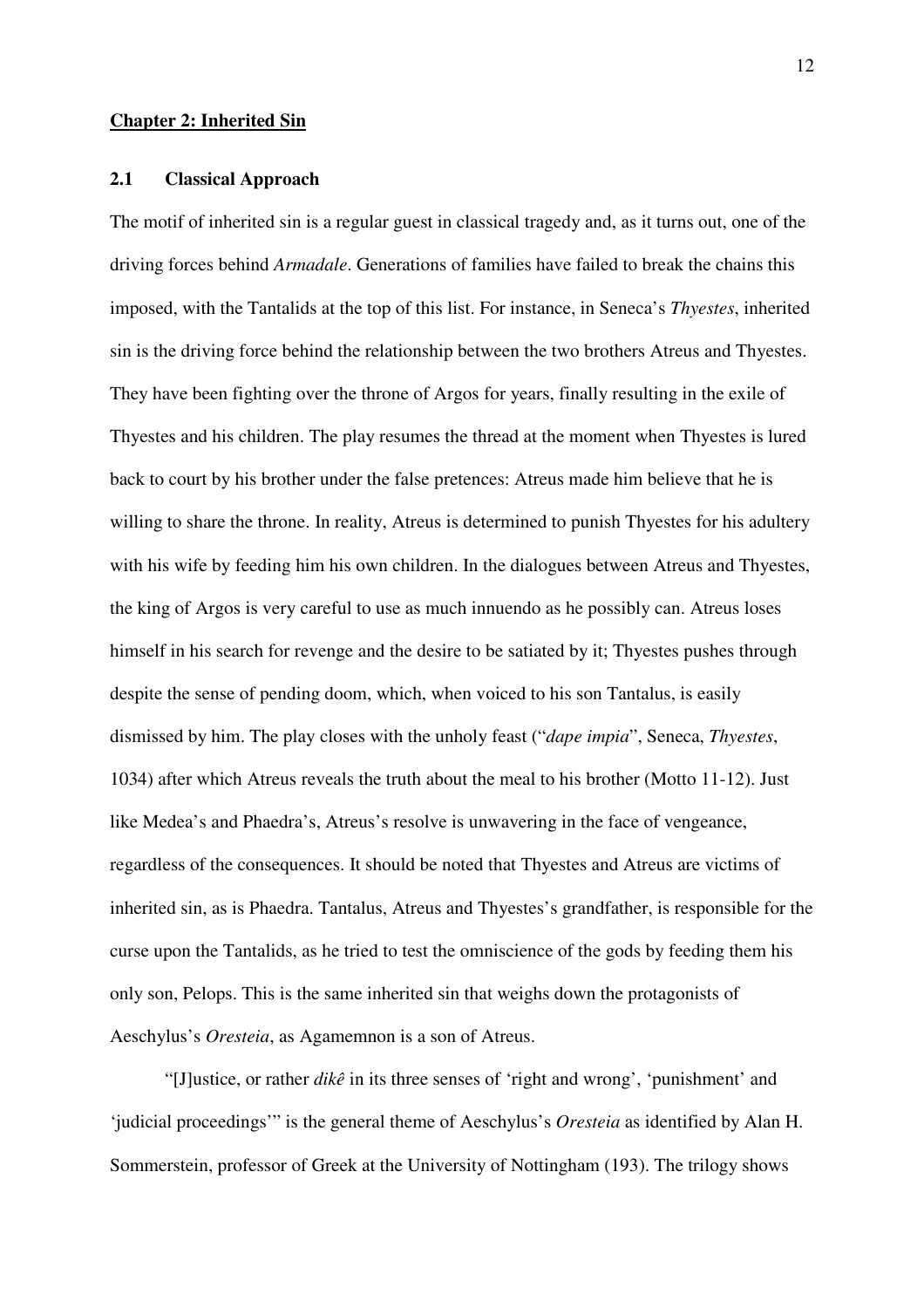how generation after generation offspring seeks to avenge injustice done to its forebears. On the one hand, the righteous can count on the favour of the goddess Dike, while the wicked should be wary of her; on the other hand, it is hubris that generates hubris. If, as Sommerstein remarks, "a righteous person is the victim of an act of *hybris*", an oxymoron is created: this person, or his family if he is dead, would be fully entitled to exact revenge, as demanded by Dike (197). This revenge can only be attained through another act of hubris. Thus the tables are turned as the sufferer of hubris has become the doer, and then the cycle can start all over again, potentially until infinity (Sommerstein 197).

Lastly, in Seneca's *Phaedra*, Phaedra falls madly in love with her stepson Hippolytus. When Hippolytus rejects Phaedra's advances, her love becomes frantic. She turns on her stepson and declares to her husband, the hero Theseus, slayer of the Minotaur, that Hippolytus has tried to seduce her. Theseus believes her and curses his son, who is destroyed by a seabull. It is in this play that Seneca emphasises the concept of inherited sin: "progeny returns to its ancestors and degenerate blood traces to the first root" ("redit ad auctores genus / stirpemque primam degener sanguis refert." Seneca, *Phaedra*, 907-8). It suggests that all character traits of the offspring are determined by those of their ancestors (Motto 13-15).

#### **2.2 Collins's Approach**

The opening chapter of the novel sets wheels in motion which will prove to be a driving force of the narrative: the warning of inherited sin in the letter of Midwinter's father. Afraid of inadvertently passing down the black pages of the family history to his son, Midwinter's father unveils in his letter his past crimes. Already in the opening paragraph Midwinter's father voices his fear for inherited sin, mentioning: "... a danger that lies in wait for him [i.e. Midwinter] – a danger that will rise from his father's grave, when the earth has closed over his father's ashes" (Collins 27). He refers to this notion throughout his letter: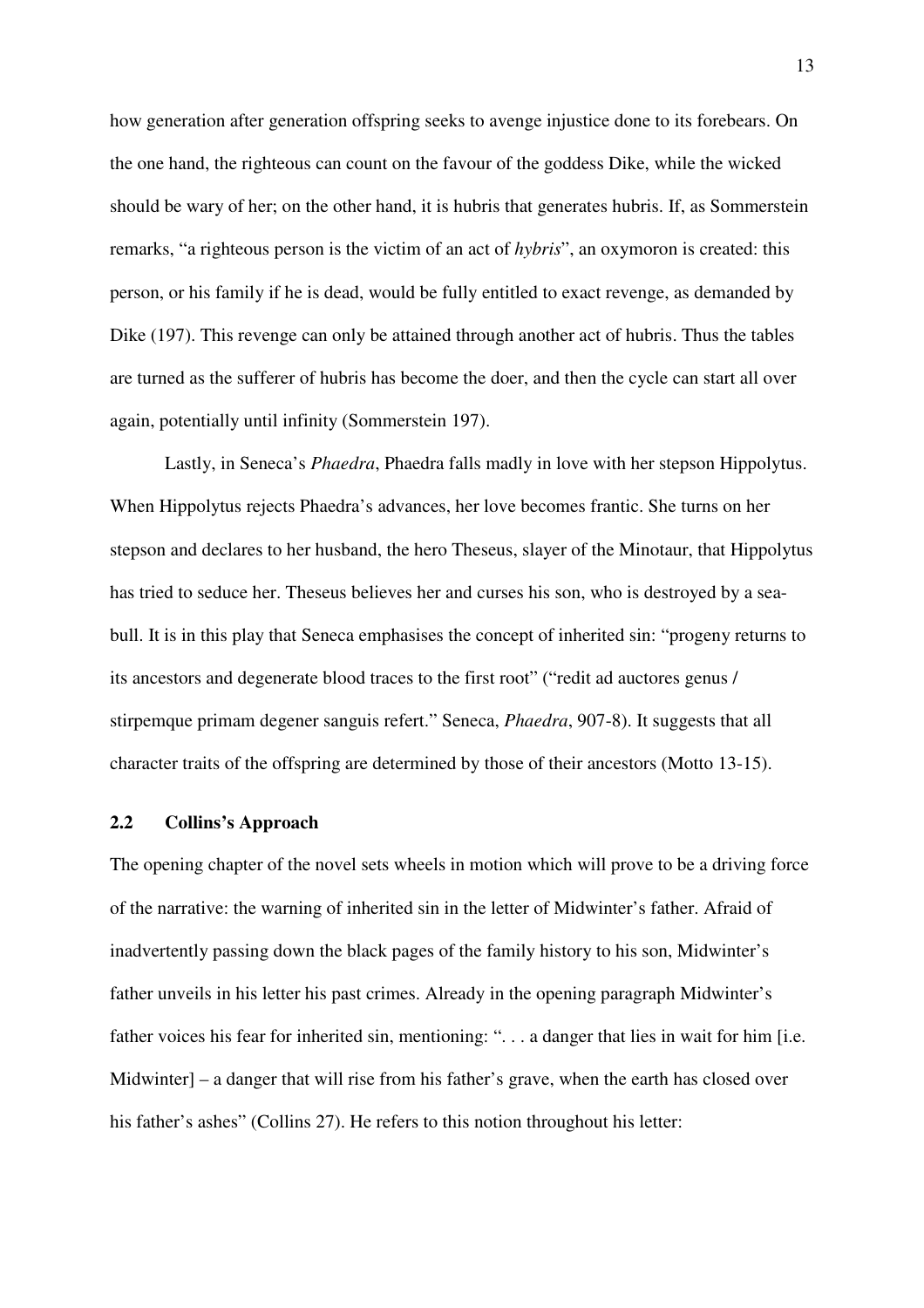I look in on myself – and I see My Crime, ripening again for the future in the selfsame circumstance which first sowed the seeds of it in the past; and descending, in inherited contamination of Evil, from me to my son . . . Think what the strength of my conviction must be, when I can find the courage, on my death-bed, to darken all your young life at its outset with the shadow of your father's crime. (Collins 47-48)

Towards the end of his letter, he works up to a tricolon consisting of those people he desperately wants his son to avoid at all cost: the widow, Ms Blanchard, the maid in her service, Miss Gwilt, and finally, the widow's son, Allan Armadale. When Midwinter receives the letter, Ms Blanchard has already passed away, Miss Gwilt is not yet in his sight (though she is in Mr Brock's), but his friendship with Allan has already taken root and, even in the light his father has shed on the possible disastrous results if he were to meet Allan at all, Midwinter remains utterly reluctant to let his best friend go.

Midwinter himself also frequently refers to his inherited sin. When he speaks to Mr Brock about his past hardships, he calls them "natural penalties . . . , which the child was beginning to pay already for the father's sin" (Collins 89). In the same conversation, Midwinter reads out, softly, the part of his father's letter containing the warnings, and when Mr Brock asks him why he did this, he answers:

". . . You must know how much there is of my father in me, before you trust me to be Mr Armadale's friend. . . . When I [got] back, and when [Allan] met me at night on the stairs, I thought I was looking him in the face as *my* father looked *his* father in the face when the cabin door closed between them. Draw your own conclusions, sir. Say, if you like, that the inheritance of my father's heathen belief in Fate is one of the inheritances he has left to me. I won't dispute it; I won't deny that all through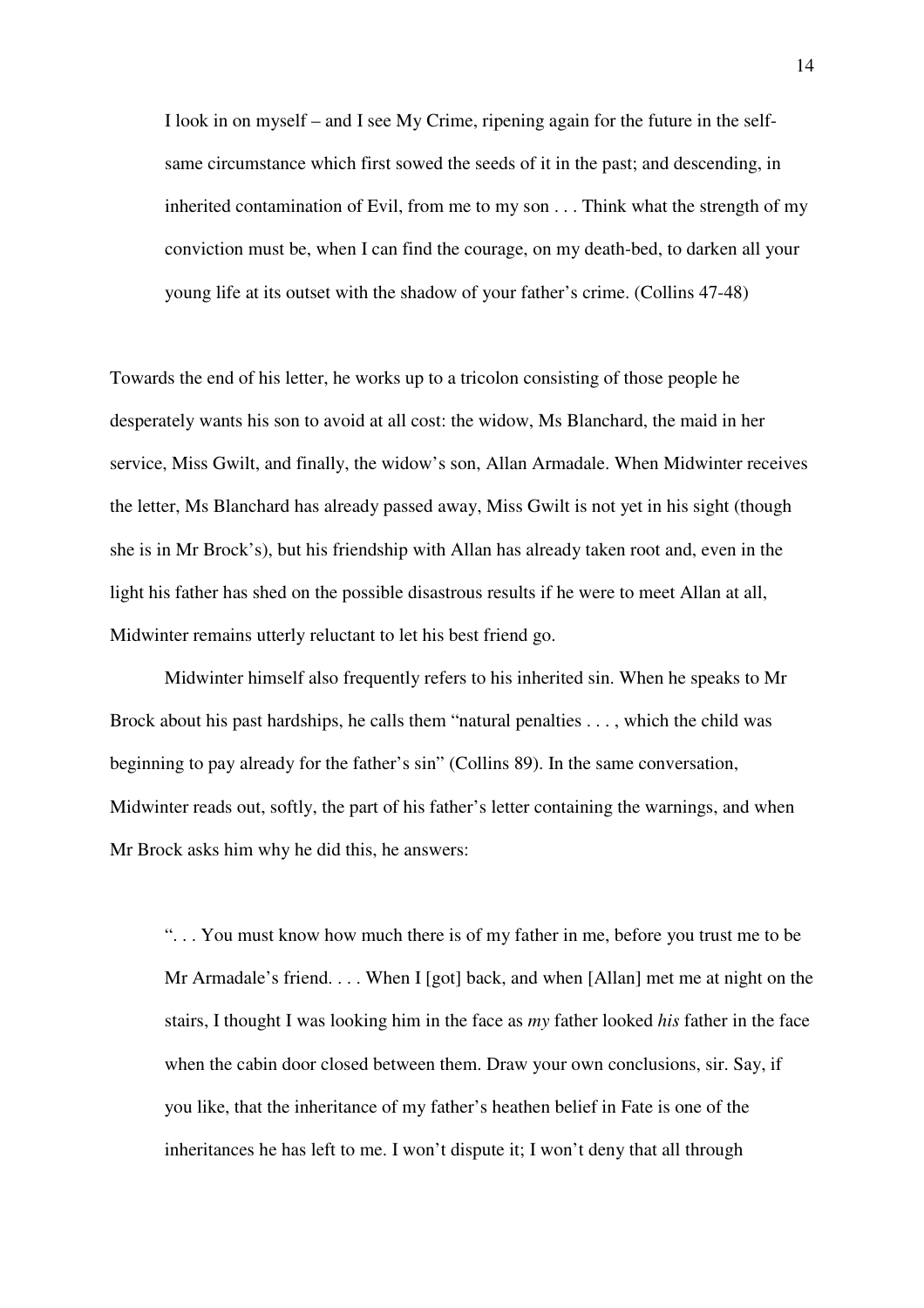yesterday *his* superstition was *my* superstition. The night came before I could find my way to calmer and brighter thoughts. But I did find my way. You may set it down in my favour that I lifted myself at last above the influence of this horrible letter. Do you know what helped me? . . . My love for Allan Armadale." (Collins 101-102)

Ironically, Midwinter's father's greatest fear turns out to be Midwinter's salvation: if Midwinter had not befriended Allan, then he would have lost his way, which would have meant the end of Allan's life, and perhaps also of his own. This episode encompasses precisely the ambiguity in Midwinter: his belief in fate and his love for Allan (Thoms 119). Depending on the circumstances, Midwinter moves back and forth between these two viewpoints. His resolve to leave all superstition behind is severely shaken when the two friends find themselves stranded aboard the very same ship on which Midwinter's father killed Allan's father (Collins 130), but still, though wary of the dream<sup>2</sup>, Midwinter's love for Allan perseveres, and thus the two remain inseparable. The day after the duo has arrived at Allan's inherited estate at Thorpe-Ambrose, Midwinter starts exploring the manor. One of the first rooms that draws his attention is the room in which the third vision will take place. After having taken in the trimmings of the room, he sighs that "here in the country-house, or there on board the Wreck, . . . the traces of my father's crime follow me, go where I may" (Collins 185). The final remark on this inherited sin is made when Midwinter tries to verify whether the new governess is the Miss Gwilt of whom he was warned. When Midwinter finds Mr Brock's description of Miss Gwilt to differ tremendously from the vision of a woman he sees before him, his mind is eased into a (false) sense of safety, and he is happy that his father's crime will not part him from his best friend. This ambiguity has been detected by Maurizio Ascari in Collins's novels in general: "individual agency, or free will, is repeatedly contrasted

<sup>&</sup>lt;sup>2</sup> The importance of this dream will be explored in 3.2.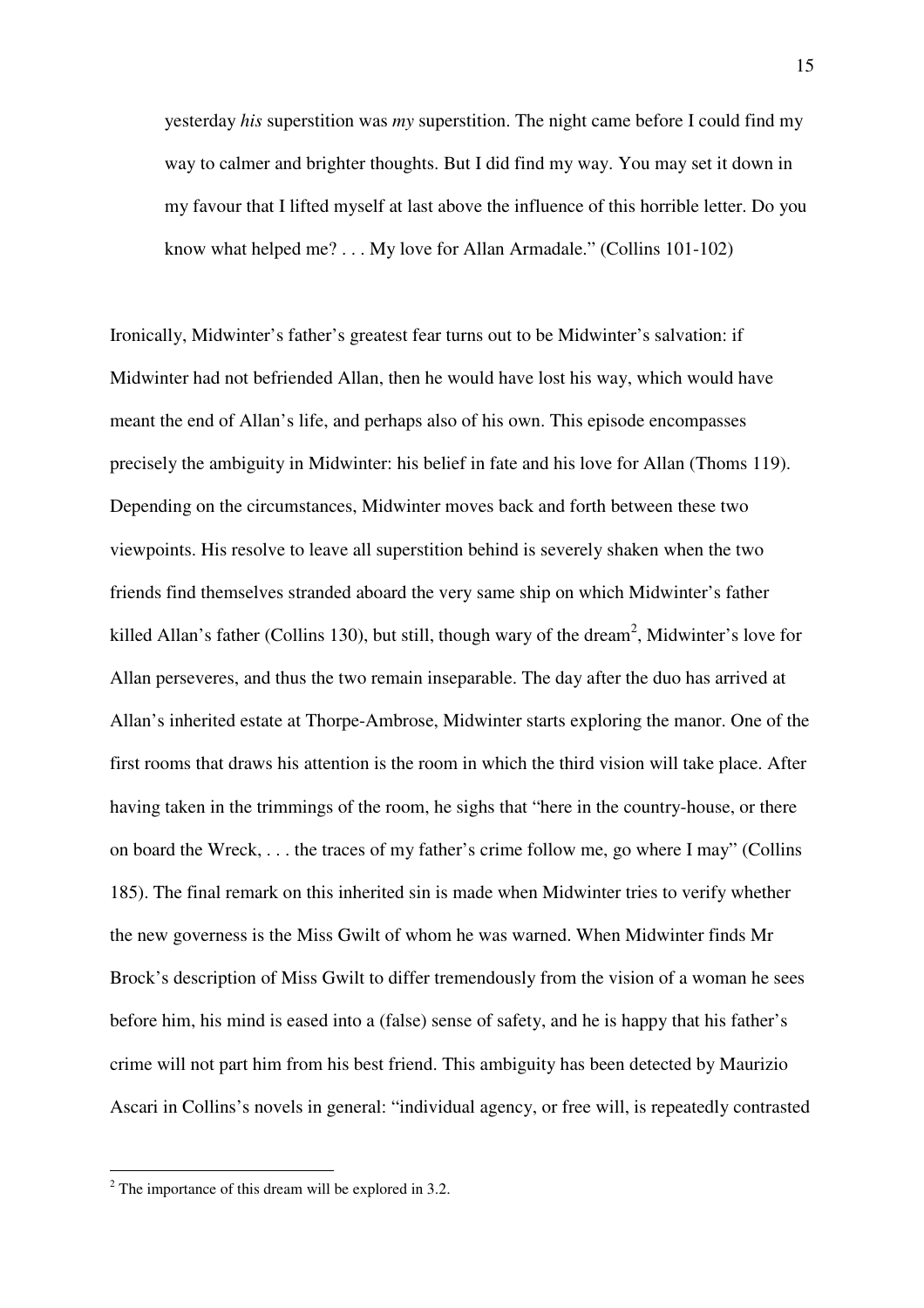with the idea of a predefined and inescapable 'unfolding' of events" (Costantini 200). Peter Thoms concurs with Ascari in this respect: parallel to Collins's protagonists' attempts to change their lives runs their undermining providence. Consequently, they manage to break away from the confinements put upon them by the chain of events. The protagonist needs to rise above this chain if he wants to succeed at shaping his own life (Thoms 8).

As the visions of the dream are realised in the course of the narrative, it leads the reader to suspect that Midwinter and Allan are heading for the much feared and apparently inevitable confrontation: Midwinter committing the same crime as his father. However, the climax is completely different. At the end of the novel, his friendship with Allan leads Midwinter to risk everything, even his own life. The outcome is not nearly as disastrous as Midwinter's father anticipated: both Allans survive and their friendship remains as strong as ever. In the final chapter, Midwinter reflects on Allan's dream and comes to the following conclusion:

I once believed that it was sent to rouse your [i.e. Allan's] distrust of the friendless man whom you had taken as a brother to your heart. I now *know* that it came to you as a timely warning to take him closer still. Does this help to satisfy you that I, too, am standing hopefully on the brink of a new life, and that while we live, brother, your love and mine will never be divided again? (Collins 677)

This is the final step in Midwinter's quest of unburden himself from his inherited sin through free will.<sup>3</sup>

In the case of inherited sin, a certain acquaintance with the family history of the protagonist(s) on the audience's part is expected. In classical tragedy, such family histories

 $\overline{a}$ 

 $3$  The very first step is Midwinter's decision to abandon his real name and live by the pseudonym of Ozias Midwinter (Ascari in Costantini, 202).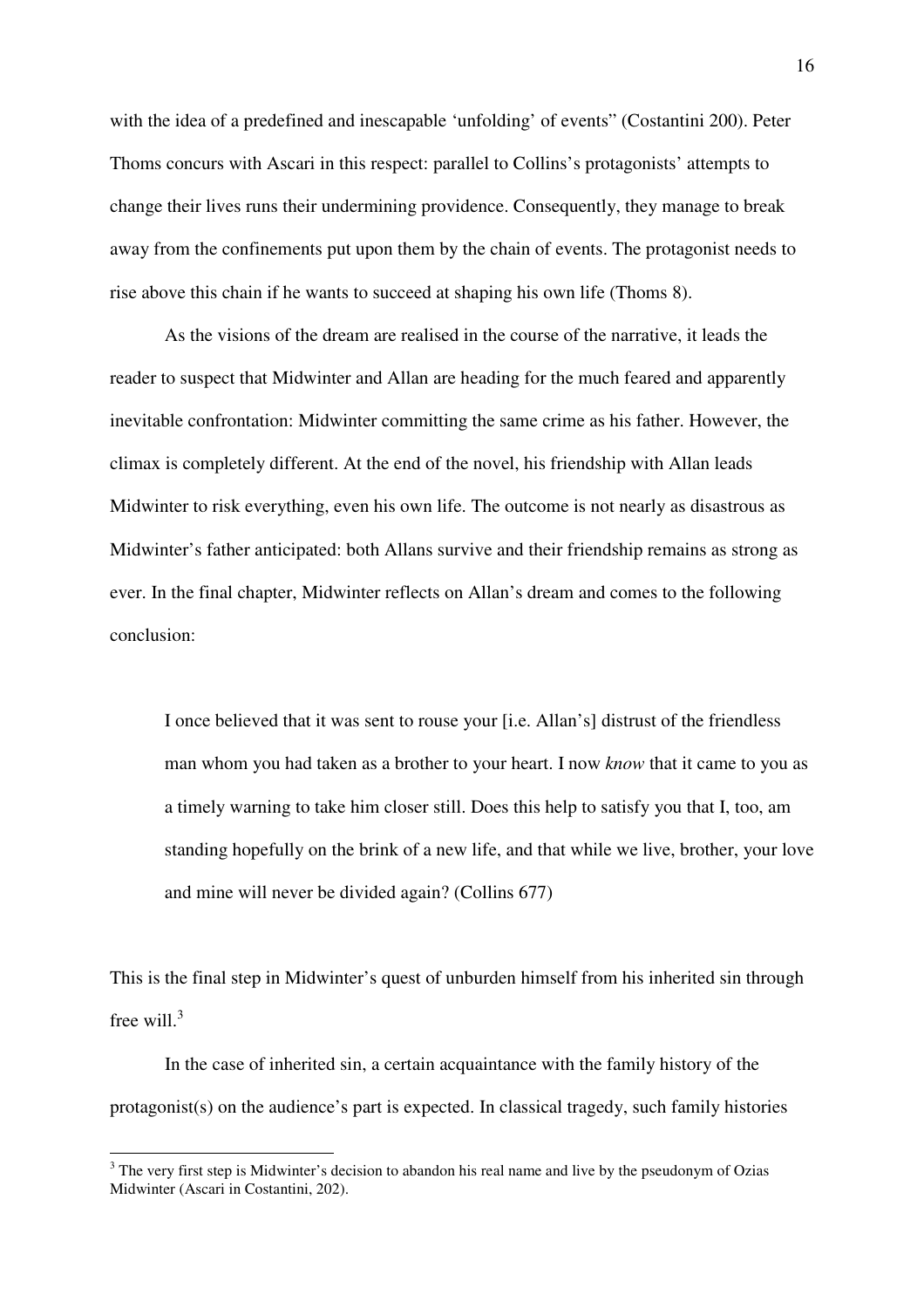are part of myths and classical religion, and thus firmly rooted in classical culture. This essentially makes such family histories general knowledge for an ancient Greek or Roman. For instance, someone attending Aeschylus's *Agamemnon* would already be aware of Agamemnon's ancestors; the strife between Thyestes and Atreus; the dirty games of Pelops; the deceit of Tantalus himself.

However, Collins does not have this luxury, and therefore introduces the Armadales's ancestry as early as possible: after the first instalment of the novel, his audience is fully equipped with the same kind of knowledge that left the classical tragedy audience more or less one step ahead of the characters. In contrast to his classical predecessors, Collins puts his audience on the wrong path in regard to the conclusion of Midwinter's inherited sin by structuring the narrative around the dream (see also chapter 3). When one dream vision after another becomes reality, it leads the audience to suspect Midwinter, like his classical counterparts, cannot break free from his inherited sin. As it turns out, the opposite is true; Midwinter saves instead of takes Allan's life.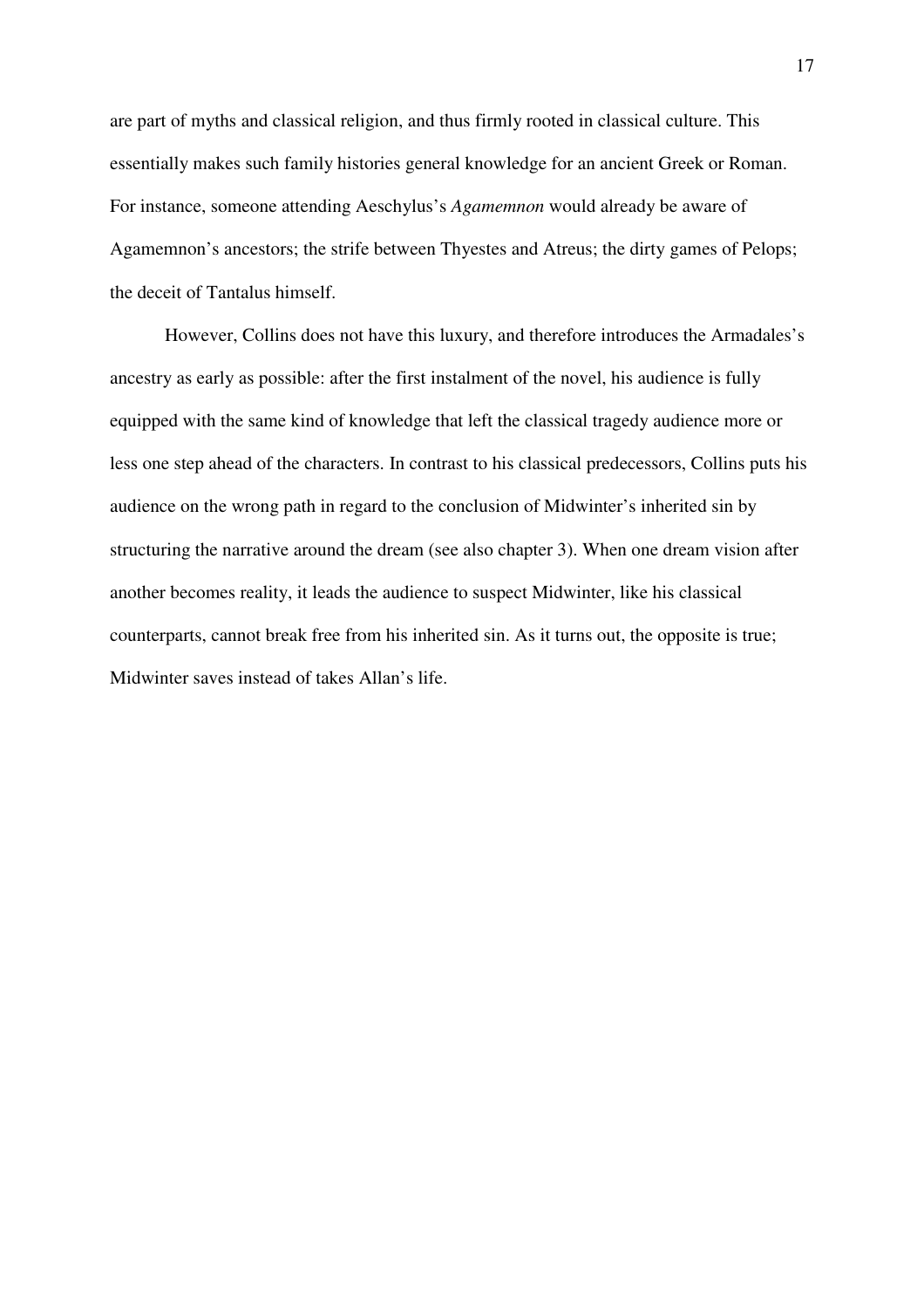#### **Chapter 3: The Importance of Dreams**

#### **3.1 Classical Approach**

Another key element in classical tragedy, and also in *Armadale*, is dreams and their visions. They are premonitory in nature, and often appeal to the general knowledge of the audience; Collins makes the most of this device in *Armadale* by linking action of the narrative not only to inherited sin, but also to dream visions.

A telling classical example is Aeschylus's *Persians*, the only extant play based on actual events rather than mythological (Sommerstein 45). One of the omens for the downfall of Xerxes, and with him the Persian army, is the dream rendered by his mother Atossa to the chorus. When Xerxes tries to put two sisters, one in a Ionian dress, the other in a Dorian, under the yoke because the women were arguing, the Ionian proudly accepts her task, but the Dorian revolts and breaks the yoke, causing Xerxes to fall. The Ionian woman represents the Persians, the Dorian the Greeks. Atossa is adamant to try and change her son's fate by making a sacrifice to the gods, but before she can do so she witnesses yet another ill omen (Sommerstein 49).

The importance of a dream vision is also apparent in *Choephoroi* (the second play of the *Oresteia* trilogy by Aeschylus), where Clytaemnestra, widow of king Agamemnon of Mycenae, foresees her own death. The chorus reveal to Orestes, son of Agamemnon and Clytaemnestra, that they were sent by Clytaemnestra to offer libations at the tomb of Agamemnon after she had had a premonitory dream. She dreamt that she gave birth to a snake, dressed it as a new-born, and nursed it. Instead of drinking milk, the 'infant' drew blood. This dream foreshadows the end of Clytaemnestra: she will be killed by her own child. This fate she cannot escape, however hard she tries. Near the conclusion of the play, it is indeed her son, Orestes, who slays her, taking revenge for his mother slaying his father.<sup>4</sup>

 4 This happened in *Agamemnon*, the first play of the trilogy.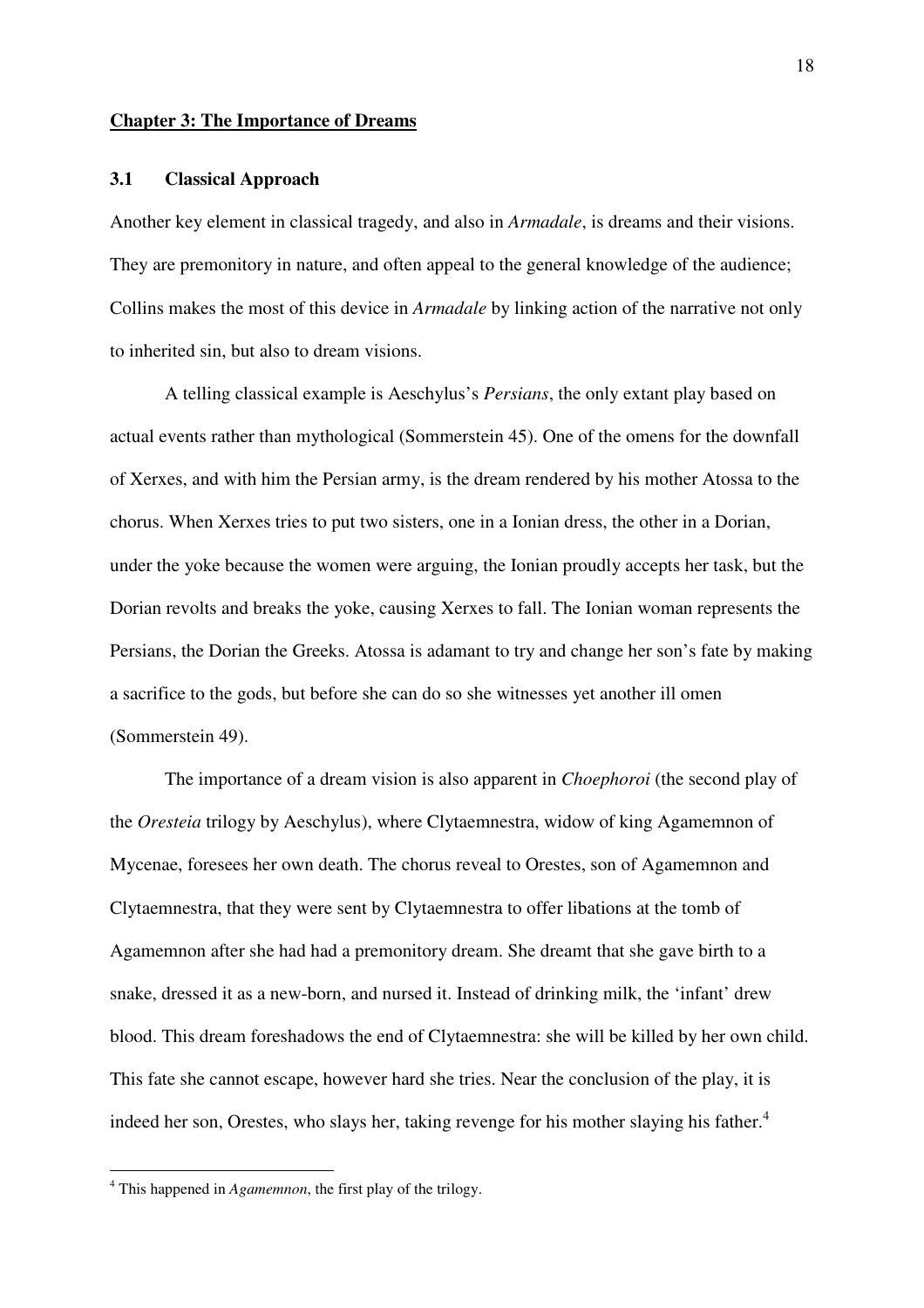Characteristically, the events that come to pass in these visions are inevitable. No matter how much the protagonist tries to avoid these, they will happen. This power is larger than life, a feat hard to accept for those concerned.

#### **3.2 Collins's Approach**

In addition to inherited sin, dream visions are another driving force in *Armadale*. In the fourth instalment of the novel this subject is broached, when Allan and Midwinter are stranded by accident (or perhaps it was the hand of fate?) on the very same vessel Midwinter's father killed Allan's father. Midwinter is, by then, fully informed of his father's transgressions and worries. A sense of pending doom takes possession of him, but when Allan falls asleep, Midwinter soon discovers that it is going to be Allan who will suffer the worst of it: a dream comes to Allan in the night, warning him of future events. The next morning, when the party is rescued, Midwinter presses Allan to tell him about his dream. Allan at first refuses, as he does not see the point in doing this, but soon caves in under Midwinter's incessant badgering. The dream, as revealed by Allan, contains four visions (Collins 123-42).

The first vision is a vision of the past, which Midwinter immediately recognises to be actuality. It is the same scene painted by his father in his letter: the drowning of Allan's father. Allan, however, as he is still completely in the dark as to his family's history in this regard, dismisses this notion instantly, and finds an ally in this in the form of a local doctor, who offers a perfectly scientific explanation to all of the four visions (Collins 142-52). The reading public, who are, like Midwinter, fully informed of the two families' history, will very probably side with Midwinter's take on the vision. Collins has been paving the way for this by occasionally, though not unnoticeably, touching upon the notion of inherited sin (see above).

The second vision, like the third and fourth, is a vision of the future. Again, it is Midwinter who takes this vision seriously, since he and he alone knows the truth behind the first vision. Again, the doctor, and therefore Allan as well, dismisses it. The second vision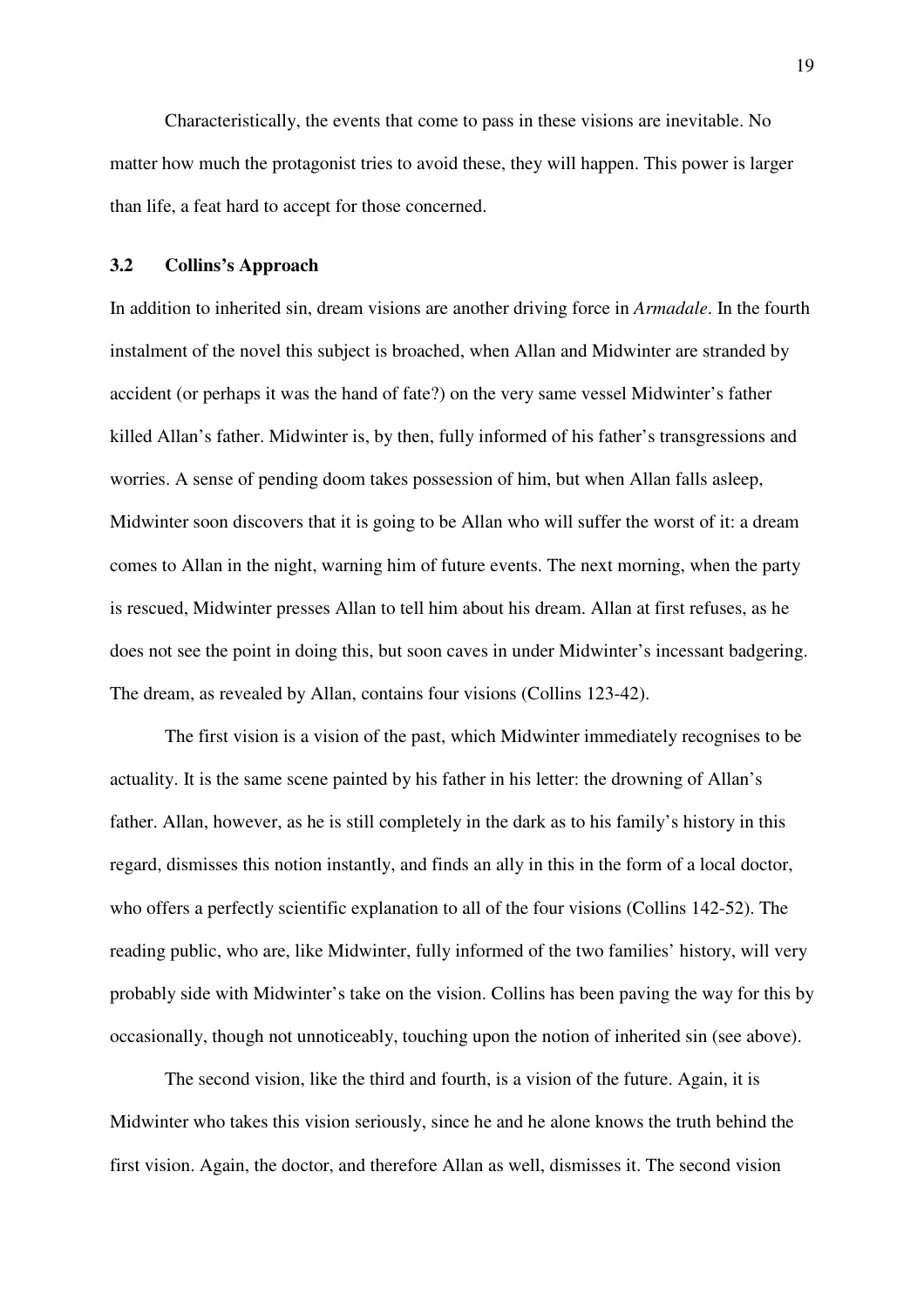entails the shadow of woman at the edge of pool at a red sunset; the third, the shadow of a man knocking over a statuette in a library with French windows which open to a lawn and a garden during a downpour, and Allan, partly angry, partly distressed, bending to look at the fragments; the fourth, the shadow of a woman pouring something liquid, handing it to the shadow of a man, who hands it to Allan, and him drinking the liquid and instantly feeling extremely unwell. Thus ends Allan's dream (Collins 142).

When the second vision of the dream comes true in the eighth instalment, it is at the end of a picnic, and both Allan and Midwinter are witness to it. Midwinter is utterly shocked and flustered at the sight of it. Allan, on the other hand, dismisses it with the same ease as he did when in the company of the doctor. The explanation is simple; it is only Miss Milroy's new governess, Miss Lydia Gwilt, meeting the picnic party at the agreed place. Midwinter, frightened, takes off to the estate, and Allan, after hesitating whether to go after his friend or meet the governess and escort her to the Milroys, opts for the latter (Collins 265-66).

In the tenth instalment, there is a scene which resembles the third vision, and again, Midwinter recognises this scene to be the setting of the vision. However, the scene comes to an end before the statue is shattered into pieces, and it looks as if the dream cycle is broken (Collins 305-06). Collins lulls the reader into a false sense of safety, since the third vision is realised, in fact, in the thirteenth instalment. Midwinter, only barely returned after touring a fortnight in the country, has just discovered that Allan is having Miss Gwilt followed and is now confronting his friend with this information. Their conversation turns into a battle royal, and in the heat of the argument Midwinter knocks over the statue of Niobe, leaving Allan stooping over the fragments. Before Midwinter leaves the room, he acknowledges the third vision of Allan's dream in a whisper (Collins 398-99).

In the eighteenth instalment, the fourth and final vision of the dream takes place. The way the realisation of this vision is narrated is different from the second and third vision. The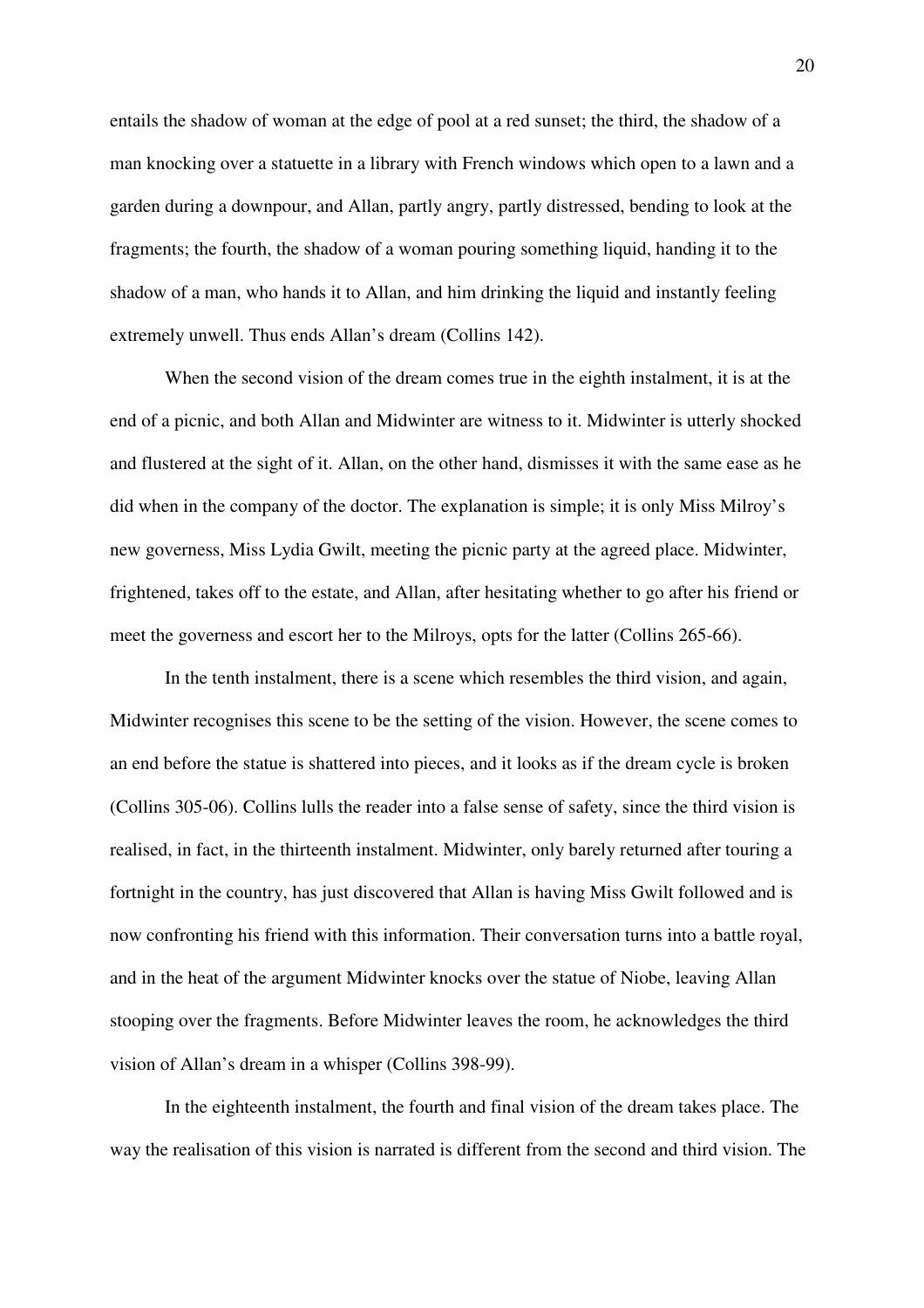fourth vision is recounted by Miss Gwilt in her diary, when she reflects on the events of that evening. She thought it peculiar that Midwinter asked her to verify the conditions under which the vision was realised, and therefore decided to make a note of it in her diary entry (Collins 561-65). In this way, the realisation of the final vision is narrated as a flashback, instead of as if it is happening right there and then, like the second and third vision.

 There are striking similarities between the dream visions of Allan and those of dream of Clytaemnestra in *Agamemnon*. Allan, though only having seen a portrait of his father and not knowing the man in person, immediately recognises him when he appears in his vision. As his dream evolves into the next three visions, Allan only plays a part in the last two of them. Like Allan's, the first part of Clytaemnestra's vision reiterates a past event, namely the birth of her son. Despite this son having the appearance of a snake in her dream, she instantly recognises it as her own. A significant difference, however, is that Clytaemnestra acknowledges the dream for what it is; an omen of a threat to her own life. The past event, i.e. the birth of her son, shows there is truth in her vision, which allows her to be warned of the future event, i.e. the drawing of her own blood by her own blood. This foreboding turned out to be true, and Clytaemnestra eventually dies at the hands of her son. Allan does not recognise his dream as a premonition, perhaps mainly because he is unaware of the truth behind his first vision. This makes it easy for him to wave aside any objections his friend Midwinter makes. Midwinter, on the other hand, immediately infers the severity of the dream, as he knows the first vision to hold the truth. As a result, it is Midwinter, and not the receiver of the dream, who considers the dream to be an ill omen: it is a threat not to his own life, but to the life of the dreamer, Allan.

Allan's dream resembles Atossa's in *Persians*, though there is a major difference: the vision in Atossa's dream has already come to pass, albeit without her knowledge, and contains no reference to the future. The people that appear in her dream are easily identified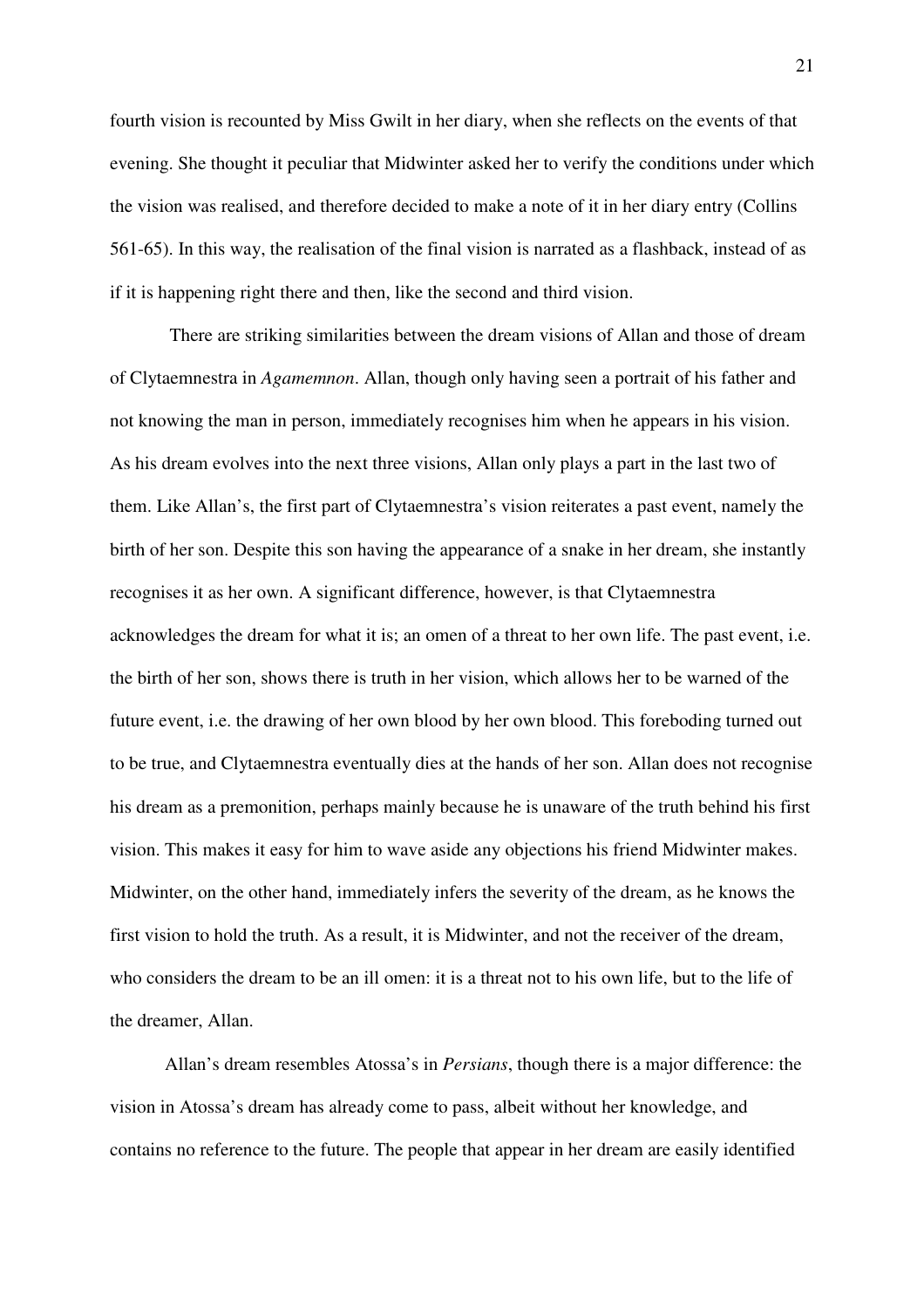as her son Xerxes, her late husband Darius, and two unnamed women, who are siblings and function as a *pars pro toto* for the Persian and Grecian nations. Here, the role of Atossa can be paralleled with Allan's: both are ignorant of the truth in this vision. Midwinter, then, finds himself in the same position as the audience of the *Persians*, since both are aware of the reality of this past event and thus know how it will turn out. What Midwinter and Atossa have in common is that both fear for the well-being of a loved one, Allan and Xerxes, respectively. Both Midwinter and Atossa try their very best to avert this ill omen, despite of it appearing not to be a threat to themselves. In the end, only Midwinter succeeds in protecting his beloved Allan; the warning in Atossa's dream came too late for her to safe her son from pending doom.

In the larger scheme of the narrative, the dream, and the vision it contains, is a necessary means for the creation of the plot; without the dream, the protagonists have nothing to fear, and it is fear that drives Midwinter, Clytaemnestra, and Atossa. Without the dream, the audience is bereft of sharing in this fear, and misses out on a core element of tragedy, impact. Ascari rightly argues that such premonitory dreams "create a set of expectations not only in Collins's characters, but also in his readers, who are often in a better position to understand the implications of these ambiguous messages, although they are far from able to decipher them in their entirety" (Costantini 206). This also applies to classical tragedy. The audience is very likely already familiar with the myth that is staged, and thus equipped with the necessary tools to adjust their expectations. However, just like Collins, playwrights use such expectations, whether they are formed by the characters or the audience, to their own advantage. It allows them to surprise the audience with variations in the way the main events come to pass, or in the type of punishment.

To conclude, the motif of dreams and visions, with its classical roots, proves to be an indispensable framework for the development of the plot in *Armadale*. Collins uses it and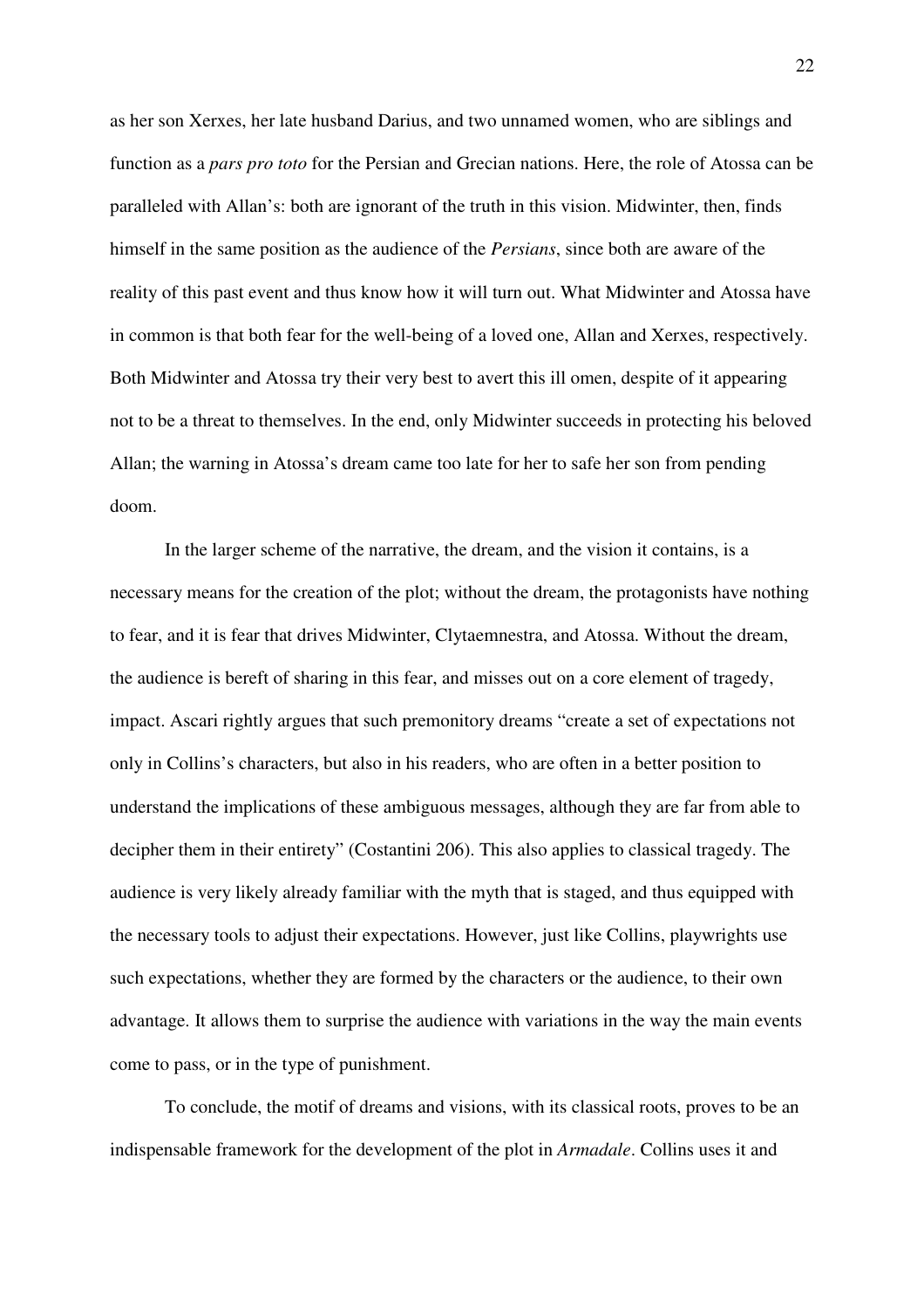adapts it to his own needs. He adds to the sense of tragedy by dividing the dream and the suffering because of the dream between two different characters, instead of reserving them for one and the same character. Thus, Collins enhances the impact.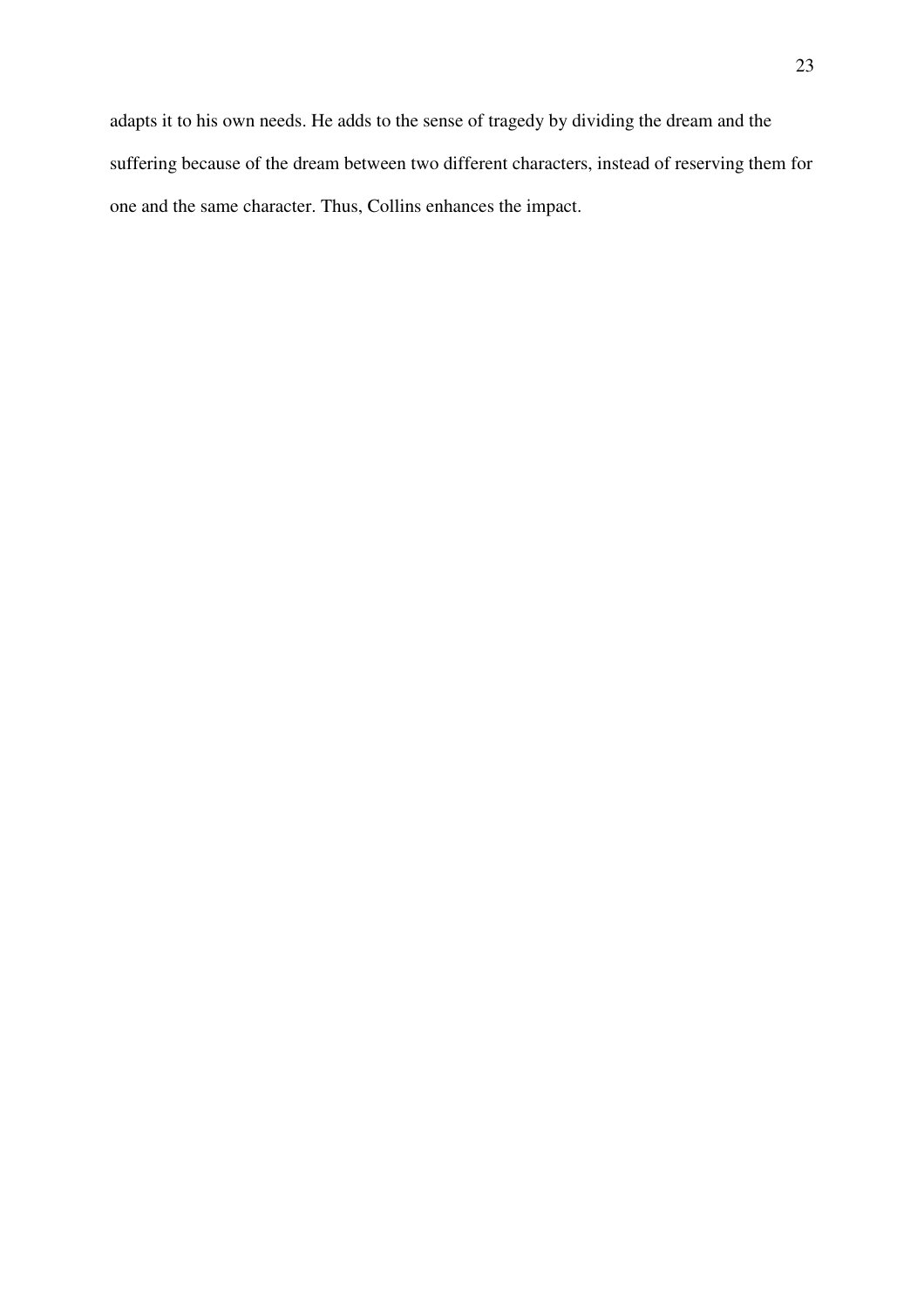#### **Chapter 4: Characterisation of Miss Gwilt**

#### **4.1 Classical Approach**

#### 4.1.1 Female Protagonists in Classical

Miss Gwilt's character is, in terms of classical tragedy, neither typically feminine nor masculine, but rather draws on characteristics from both sexes. Both Euripides's *Medea* and Aeschylus's *Agamemnon* centre on a strong, female protagonist who displays a trait also attributable to Miss Gwilt: the desire to get what is rightfully hers, i.e. revenge. This is achieved through guile and deceit, and by any means necessary, even if this means resorting to unnatural behaviour.

 In Euripides's *Medea*, the love story between Jason and Medea comes to an end: Jason is planning to leave Medea for a Corinthian princess. In the face of not only losing her husband, but also her status, Medea wants revenge and make her former lover as miserable as possible. After all, thanks to her efforts Jason succeeded in his past endeavours. She tricks the king of Corinth into allowing her to stay one more day so she can make the necessary arrangements before she has to leave town. In the course of the play, she manages to eliminate the competition and prepares for her ultimate act of revenge against Jason: the murder of their two children. For a short moment, Medea doubts whether this is the right course of action, since she has to sacrifice two loved ones for the punishment of a third. However, she perseveres and does the unthinkable, the most unnatural deed for a mother. Thus Medea succeeds in her vengeance at the cost of her entire family at a price she was willing to pay after all.

Another cunning and deviant female protagonist is Clytaemnestra in Aeschylus's *Agamemnon*. The murder of Agamemnon in this play is an act of rebellion against the boundaries between the two genders. In contemporary Athens, men and women virtually lived in two separate spheres: women had no formal authority and were excluded from civic life,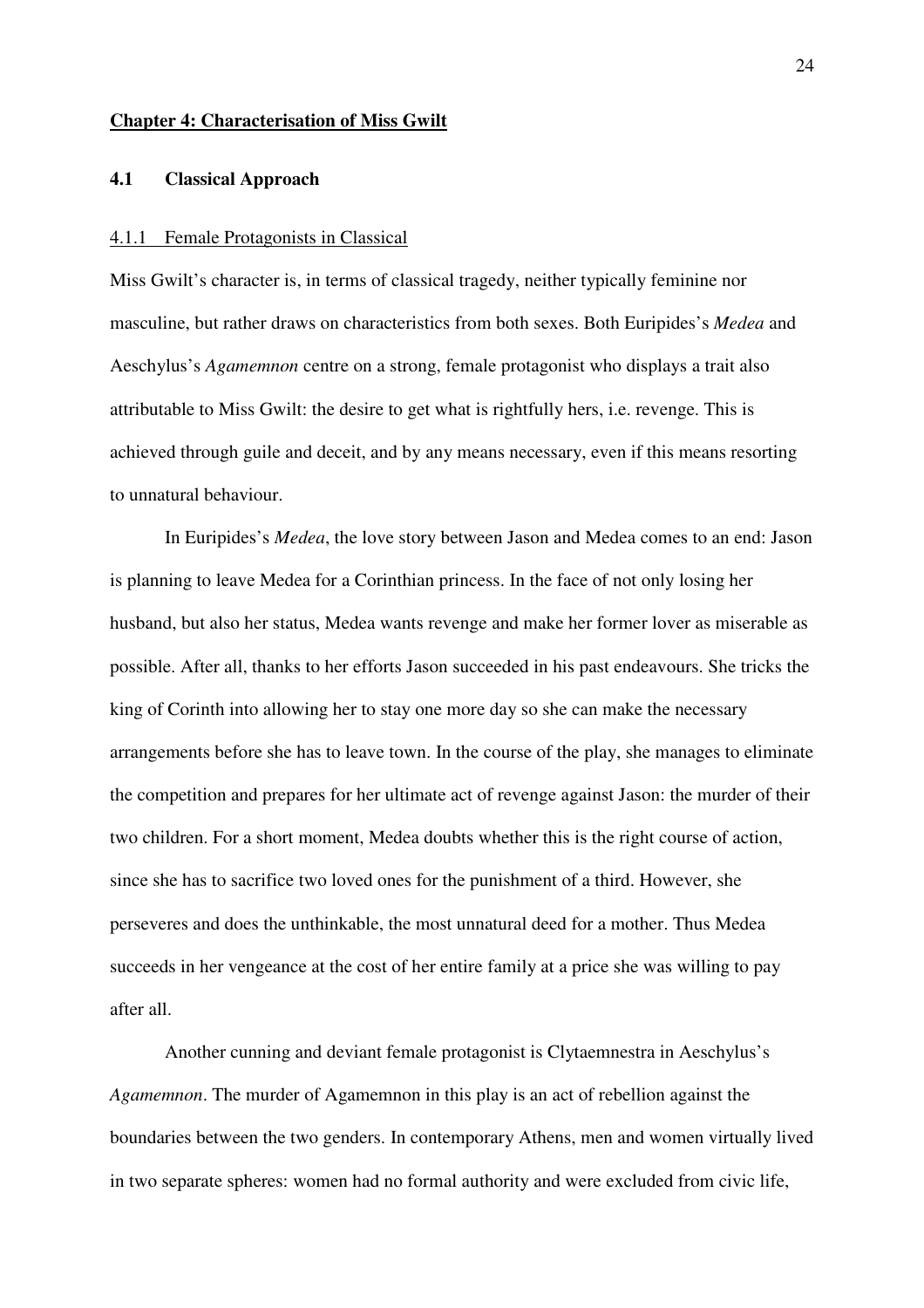with the exception to certain religious festivities (Sommerstein 181). Clytaemnestra defies these boundaries by interfering in public life and resorting to rather masculine deeds. Such unnatural behaviour goes against all common believe, and that is why the chorus do not, or perhaps cannot believe the truth when they are told that Clytaemnestra will kill her husband (Sommerstein 182). It is simply unthinkable for a woman to behave in this way.

#### 4.1.2 Male Protagonists in Classical Tragedy

On the other hand, Miss Gwilt's character bears resemblance to those of Sophoclean Ajax and Oedipus, both male protagonists: the harder these men (and Miss Gwilt) try to make things better for themselves, the more this desire turns to dust. Additionally, they commit crimes in their quest to fulfil this desire. However, in the end, their character has evolved for the better through their penance for these crimes, and their suffering has not been for nought.

This evolution is characteristic for both Sophoclean Ajax and Oedipus, as they transform into what Charles Segal, a classicist, calls "a heroic self" (110). Sophocles's *Ajax* centres on the struggle of Ajax with the loss of Achilles's arms to Odysseus and the consequences of his bout of madness. Segal recognises in Ajax's misery a pattern that is typical for Sophocles: he loses the arms not to someone who is the better and stronger warrior, which would be more acceptable, but to someone who is the better orator and schemer. Losing the arms means Ajax loses one of the two things that define him: his prowess as a warrior. The other, being part of a community, Ajax loses when he slaughters a flock of sheep (which he mistook for enemy troops) and retreats into isolation. Amidst these misfortunes Ajax is forced to "[draw] close to something in himself that is eternal and therefore divine" (Segal 110-12). In the end, Ajax commits suicide.

A similar pattern can be found in *Oedipus Tyrannus*, where Oedipus learns from an oracle he is destined to murder his father and bed his mother. In order to avoid the oracle, Oedipus leaves the people he takes for his parents and flees to Thebes. However, this is done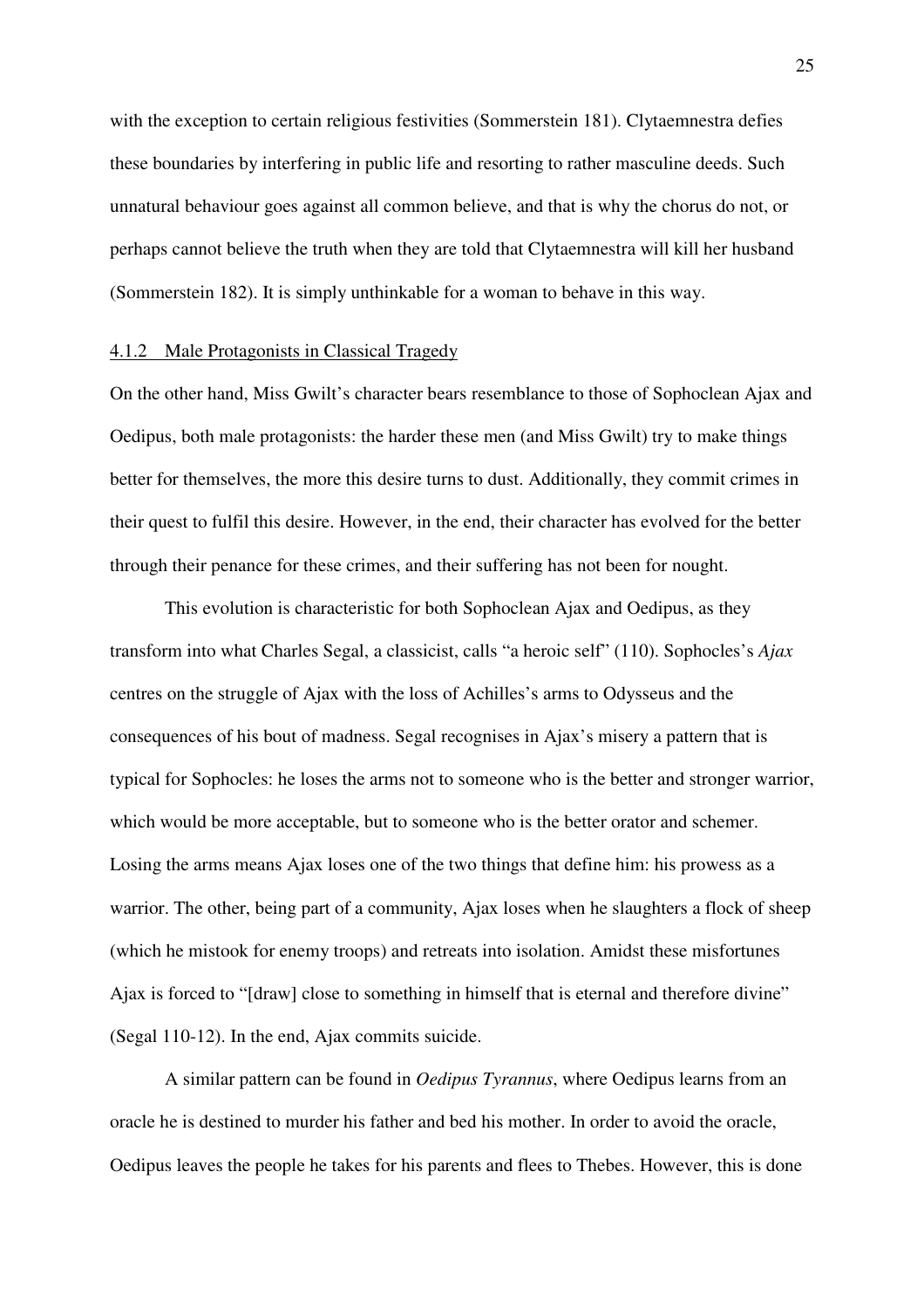in vain: he unwittingly kills his father and weds his mother. When Oedipus and his mother/wife Jocasta finally learn the truth about his heritage and his identity, Jocasta commits suicide and Oedipus blinds himself. Thus, by desperately trying to avoid his fate Oedipus sets the wheels in motion for its fulfilment. As Segal notes, "Oedipus, becoming identical with the pollution and murderer, becomes a more essential heroic self" (Segal 110).

Another important element of *Ajax* is the contradiction between what the hero wants in his life, and life itself (Segal 120). The tighter the hero tries to hold on to his aspirations, the more they turn to dust. According to Segal, "the impulse toward self-realization is both glorious ennoblement and a union with dark, self-destructive forces" (120). G.M. Kirkwood, professor of Classics and Emeritus at Cornell University, concurs with (at least) the first part of this notion. He argues that Sophoclean tragedy can be defined as "an action in which admirable character and crucial situation are combined; the situation involves religious and moral issues and entails suffering for the leading figure" (Kirkwood 16). This definition touches upon what Kirkwood calls "related factors" which are at the very centre of Sophocles's plays: "emphasis of noble character and emphasis on the sphere of human action and interaction". This is does not exclude the divine sphere but rather treats the two spheres separately (Kirkwood 16-17).

Though all this suffering seems to be rather pointless, it is not. It can be the result of an act of hubris or excess, or of a hapless event in the past, for instance Herakles bringing another woman into his and Deianeira's household leads to his untimely demise in Sophocles's *Trachiniai*. It can be that this suffering does not detract from the aspirations and stature of the one who suffers, e.g. Ajax is still an honourable man in Sophocles's *Ajax*. Lastly, it can be worthwhile, such as Antigone's suffering resulting from her standing by her beliefs in Sophocles's *Antigone* ("Sophocles"). In short, when a character suffers for the right reasons, it should not be considered as a pessimistic viewpoint.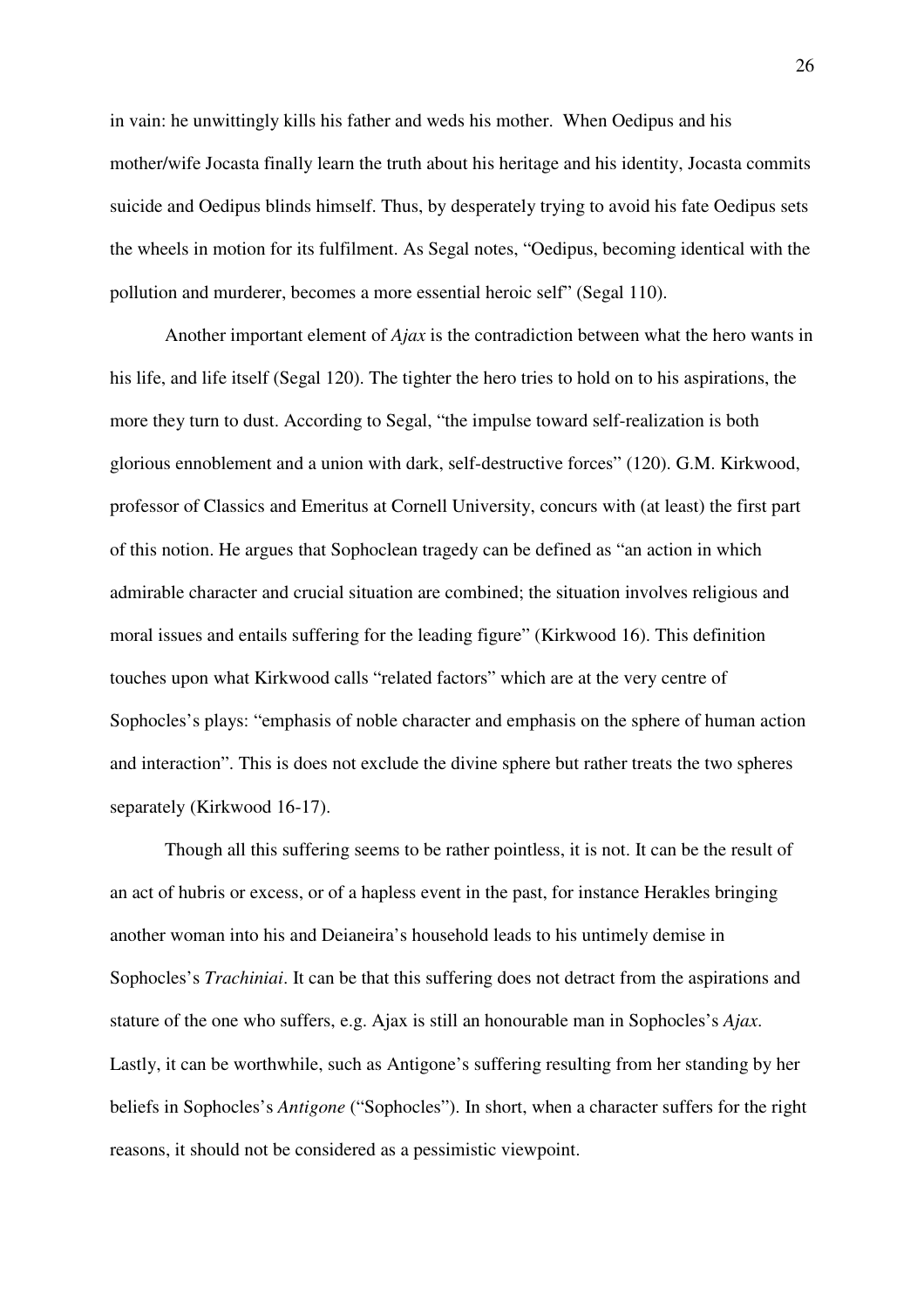#### **4.2 Collins's Approach Concerning Miss Gwilt**

Miss Gwilt is, like Sophoclean Ajax and Oedipus, trying to build a better world for herself any way she can. The means she uses to do this are, however, criminal. The difference between the crimes committed by the Sophoclean heroes and Miss Gwilt is that she commits them wittingly. In the end, just like the two male protagonists, Miss Gwilt feels she has to pay for her crimes, and in an attempt to make up for her deeds she commits suicide. Therefore, both her quest for revenge and the evolution of her character resemble the aforementioned classical heroines and heroes. This quest for revenge is another driving force in the narrative, and therefore deserves special attention.

At the outset of the novel, Miss Gwilt is introduced to the reader at odd moments before she enters the narrative as a participating character. This kind of introduction is quite common in classical tragedy as well, as it prepares the audience for the entrance of another important character. In these moments, Miss Gwilt is depicted as a troubled woman with a dark history. The first hint of her appearance is already given in the first instalment, when Midwinter's father writes about a scam in which an unknown twelve-year-old girl was involved in the capacity of an adept forger of handwriting (Collins 34). In the second instalment, friend of the family and clergyman Decimus Brock recollects a chance encounter with a veiled woman wearing a black dress and a red Paisley shawl, who had asked him for directions to Mrs Armadale's house. When Mr Brock visits Mrs Armadale afterwards, the encounter with Miss Gwilt seems to have frightened her (Collins 70-73). In the same instalment the unfortunate vicissitudes of the male heirs of Thorpe-Ambrose preceding Allan are recounted, and as it turns out, one of them tried and saved a suicidal woman, wearing a black dress, a veil, and a red Paisley shawl, who jumped off a boat (Collins 79-80). In the third instalment, it is Midwinter who first puts two and two together, Mr Brock's encounter and the police report on the attempted suicide (Collins 106). The fifth instalment opens with a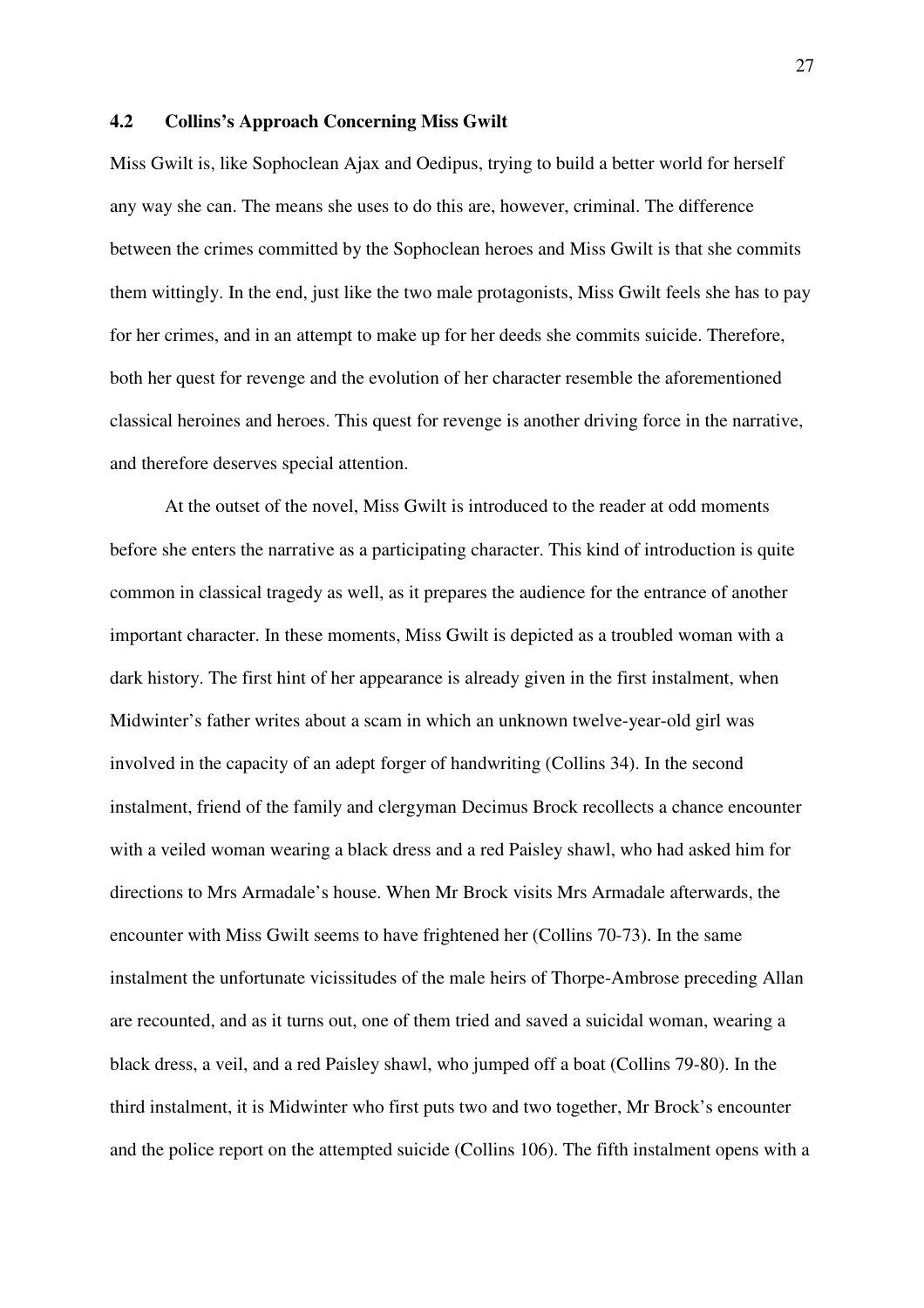chapter consisting solely of correspondence, and this is when the audience meets Miss Gwilt in person, albeit through letters, for the first time, as she exchanges letters with her partner in crime Mrs Oldershaw. In her first letter, Miss Gwilt writes in a most belittling tone, calling Mrs Oldershaw an "Old Wretch" (Collins 161). Both the second-hand and first-hand information make out her character to be troubled, dark, and mischievous. Collins builds up the suspense to the moment when Miss Gwilt finally meets Allan and, by association, Midwinter. The audience already knows that whenever Miss Gwilt is on the brink of being discovered, she finds her way out, by hook or by crook. Now that she is about to enter the lives of the two protagonists, the audience is in anticipation of even more exhibitions of Miss Gwilt's cunning.

However, Miss Gwilt seems to change for the better, like Sophoclean Ajax and Oedipus, when Midwinter finally gives into his love for her. She thought herself incapable of ever loving another man again, given her history, but what she feels for Midwinter is, as she eventually admits, exactly that: love (Collins 514-15). Despite this change, she remains uncompromising in her resolve to become mistress of Thorpe-Ambrose by murdering Allan; how Midwinter fits in all this is a notion she'd rather not think about (Collins 599). This inner strife comes to a climax when she lures Allan to the sanatorium under false pretences in an attempt on his life. To her surprise, Midwinter accompanies him, and during the night, which the two man have to spend there, Midwinter suspects something is amiss. Unwittingly, he disturbs Miss Gwilt's plans by switching rooms with Allan in the middle of the night and thus taking the very room Miss Gwilt is filling with poisonous gas. Miss Gwilt discovers the exchange and rescues Midwinter just in time; she carries him from the poisonous room into safety. While Midwinter is slowly recuperating, Miss Gwilt leaves a note in his hand. The tone of this note is very different from her first message, in which she continually rebukes Mrs Oldershaw; this more affectionate and frank tone almost makes her likable, if it were not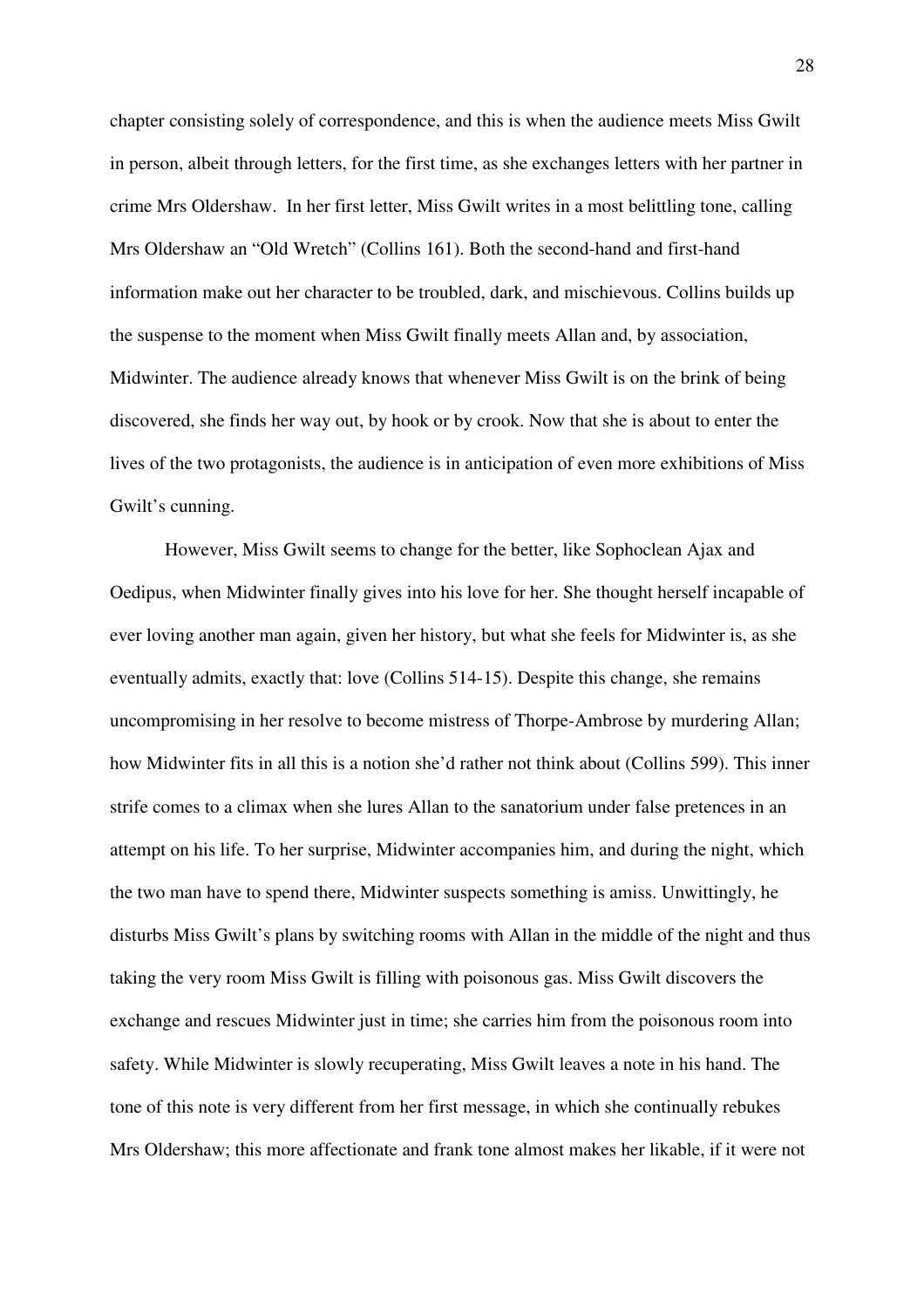for her horrible history. As her final act, and as a form of repentance for the misery she caused Midwinter, she locks herself into the poisonous room, after allowing herself one last look at Midwinter (Collins 630-66). She, like Ajax, retreats in isolation as penance for her actions, and through her suicide she pays for them, like Ajax and Oedipus paid for theirs.

This turn of events is rather surprising. For the better part of the novel, Miss Gwilt embodies evil, a truly vile woman who does not stop at anything. She is the Victorian version of the Euripidean Medea, or the Aeschylean Clytaemnestra. All three women stray from what is feminine behaviour to what is considered masculine: they do not passively undergo their hardships, but take matters into their own hands and try to even the balance by any means necessary. This kind of female characterisation is, according to Ascari, one of the things Collins excels at (Costantini 198). Miss Gwilt, Medea and Clytaemnestra share more common ground: they all are seeking vengeance for past transgressions. The main difference, however, is that the classical characters want to avenge personal loss caused by their lovers, whereas Miss Gwilt's loss is caused by Miss Blanchard, whose housemaid she used to be. The type of loss is also different. Medea is cheated out of her family and status when Jason decides to win the hand of a Corinthian princess. Clytaemnestra's loss is primarily family-related, since her husband had sacrificed their daughter before he left for Troy and brought another woman into their home at his return. Miss Gwilt, however, misses out on profits made and status gained thanks to her efforts, and thus her loss is solely of a material nature instead of emotional. In this regard, then, Miss Gwilt seems to resemble Medea most. Furthermore, like Medea, Miss Gwilt finds herself doubting her course of action in the face of her love for Midwinter.

Another salient resemblance between Medea and Miss Gwilt is their acquaintance with poisons. Medea is known for her sorcery; according to myth it is thanks to her witchcraft that Jason manages to complete his tasks when he is in Colchis, and in Euripides's *Medea* she poisons a gown which she knows is meant as a present for Creusa. Miss Gwilt seems to take a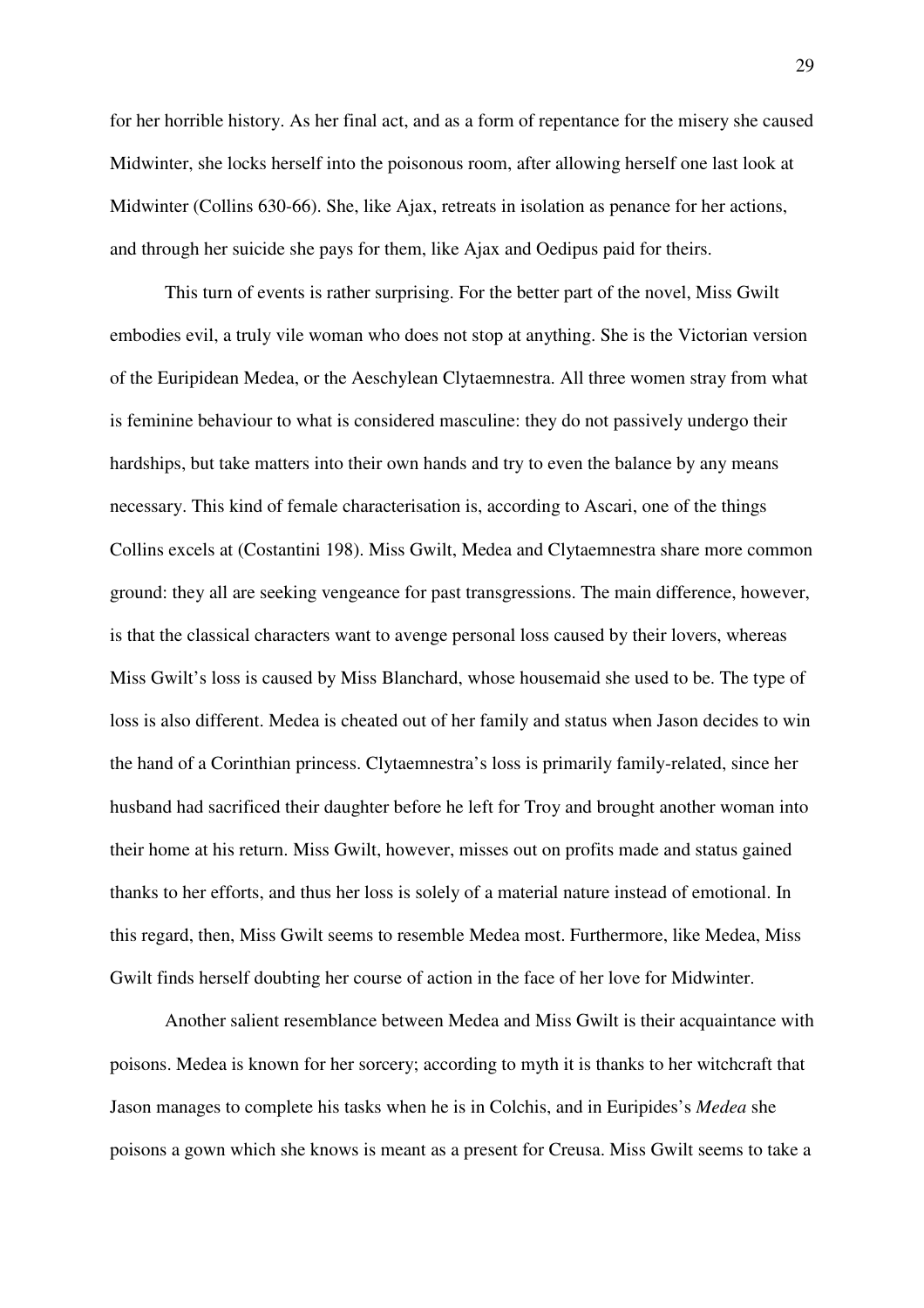page out of Medea's book and uses various poisons to suit her own needs, most importantly her drops, which help quiet her mind, and the purple flask, its contents designed to kill Allan. Thus, H.F. Chorley refers to her as "the sorceress of *Armadale*" with good reason (cited in Page 147; see also 1.1.3).

It comes as a surprise that Miss Gwilt is softened by the affections of Midwinter, considering her sinister tendencies and the connotation of her character with such sinister women as Medea and Clytaemnestra. Nevertheless, Midwinter's love does not resolve Miss Gwilt's tendencies. Still, Miss Gwilt allows herself to reciprocate the sentiment, even to such a degree that she rescues Midwinter from an untimely death, instead of letting things be and in that way solve a problem she never wanted to deal with in the first place: what to do with Midwinter after she assumes the role of Allan's widow. When, after a few nerve wrecking moments, she has ascertained Midwinter's survival, she decides to commit suicide, probably to avoid having to face the consequences of her actions. Yet her farewell note to Midwinter and the emotional distress and elation she experiences shortly before evoke something that may be best defined as sympathy. In her final moments, Miss Gwilt shows a glimpse of the woman she might have been, if not for all the misery in her earlier life. In her decision to commit suicide, she lets go of everything she was trying to hold on to so desperately: Midwinter, revenge, and her aspirations to becoming mistress of Thorpe-Ambrose. The tighter Miss Gwilt tried to grip these desires, the more they slipped through her fingers, in the end leaving her empty-handed. This is very similar to the Sophoclean Ajax and Oedipus in a way; all do whatever is in their power to gain what they are wishing for, ranging from the armour of a lost brother-in-arms, to the avoidance of patricide and incest, and the gain of revenge and money. When they find themselves falling short, they resort to self-punishment, be it suicide or blinding. It might be taking it a step too far in suggesting that Miss Gwilt is a Sophoclean heroin, but it is apparent that she shares a common ground.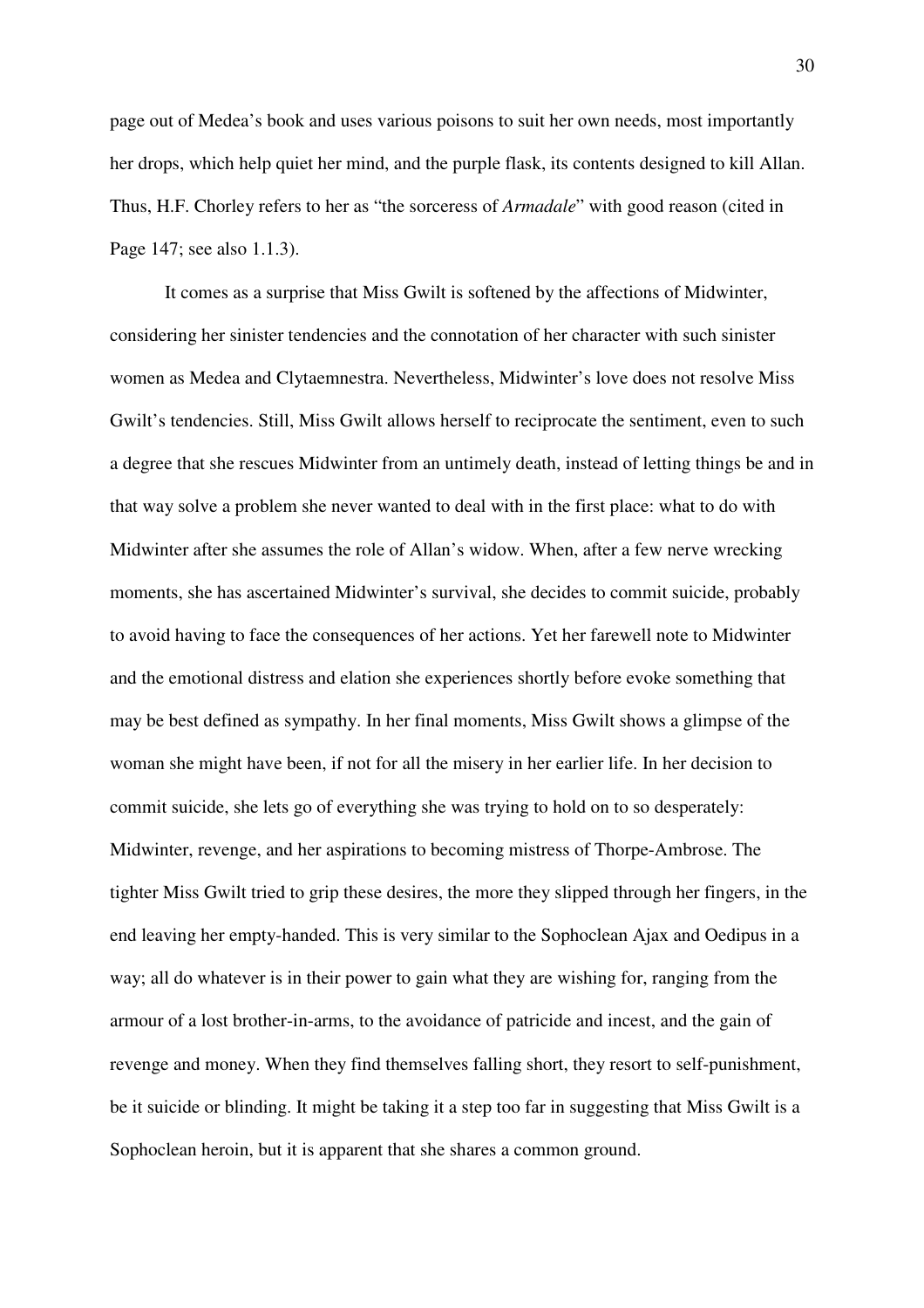In summary, the characterisation of Miss Gwilt is two-fold; on the one hand, her character is moulded after depraved tragic heroines such as Medea and Clytaemnestra, and on the other, after tormented tragic heroes such as Ajax and Oedipus. It is remarkable that these two aspects depend on two different genders, and that both of them are united in the character of Miss Gwilt. It is her perseverance that unites these two extremes: it lets her (try to) realise both her quest for vengeance and her desire to make amends. Lastly, her suffering, i.e. suicide, is not in vain, as it saves the life of the man she believed she truly loved.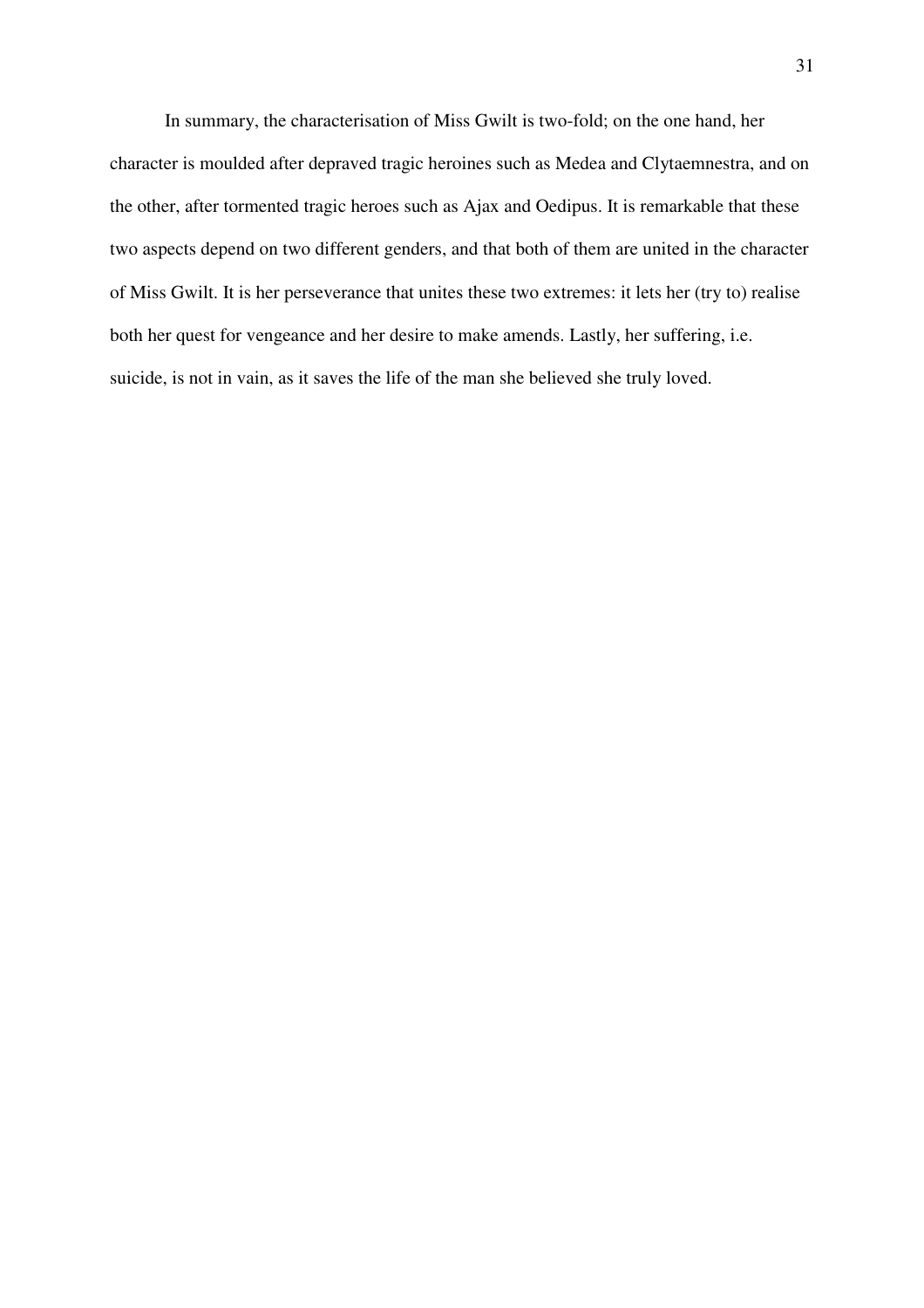#### **Conclusion**

That Wilkie Collins is much indebted to classical tragic tradition for the creation of *Armadale* is beyond dispute. For its content Collins draws upon elements common in literary heritage; however, these elements are easy to overlook and often hard to recognise as (also) having classical origins. Perhaps the most obvious of these themes is inherited sin; besides its clear Christian roots, it also plays an important part in ancient Greek mythology. The same applies to the characterisation of a female persona as a danger to one (or more) male personae; someone less versed in classical literature almost naturally connects this to Adam, Eve, and the Fall of men, passing over Eve's counterparts in the classical heritage, such as Clytaemnestra and Medea.<sup>5</sup>

On a structural level, Collins derives the basis for *Armadale* from classical tragedians as well. Dreams and visions have also been part of the frame that is classical literature, as they are part of the most important devices for furthering the plot of, for instance, a play such as *Persians*. They function the same way in the narrative of *Armadale*, and Collins appears to have exploited this device to its full potency: without the dream, it is likely Midwinter would have taken his father's warning to heart as much as he has done now. In summary, Collins has adapted major themes in classical tragedy to his *Armadale*, both on a structural level and with respect to content. His plot devices show classical influence, as do the characterisation of Miss Gwilt and major themes such as revenge and inherited sin. Both the 'skeleton' and the 'flesh' of *Armadale* owe much to classical tragedy.

As to why exactly Collins chose to incorporate such elements of classical tragedy, one can only speculate. Perhaps he wanted to show his critics that he is not just the sensational writer that they make him out to be; perhaps he wanted to accost a classically literate

<sup>&</sup>lt;sup>5</sup> This reciprocity provides a whole new ground for research, and therefore it will be left at that.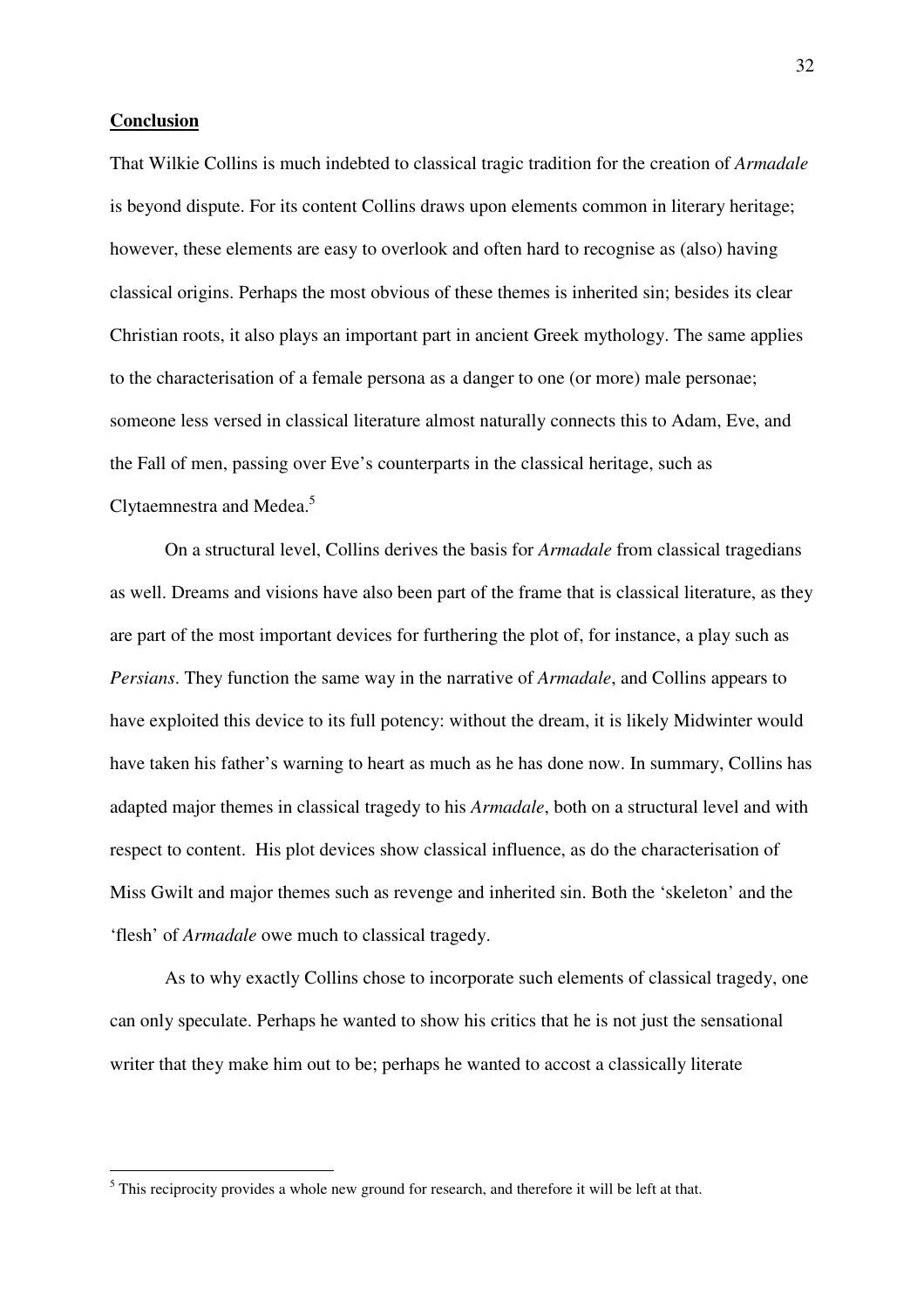audience; or perhaps he was simply enthralled with this aspect of classical literature and wanted his novel to reflect this.

In hindsight there are surprisingly many classical references and adaptations of classical themes in Collins's *Armadale*. Unfortunately this paper can only scratch the surface of something that seems like an almost bottomless well from which many more classical elements can be drawn and investigated. Many are left untouched and therefore provide an excellent starting point for further research, such as the messenger/correspondence episodes as a means of furthering the plot and communicating events that have happened offstage/earlier; the complexity of the narrative; music as a part of the narrative; the similarity between Midwinter and the Sophoclean Ajax; the similarity between Midwinter and the Senecan Oedipus; the relation between the names of the two hapless vessels, *La Grace de Dieu* (French for 'the grace of God', the vessel on which Allan's father died) and *Dorothea* (Greek for 'gift to/from the goddess', the vessel on which Allan was supposed to die); and the ring-composition, a Sophoclean trait, in *Armadale*, as the events of the plot start and end in a sanatorium.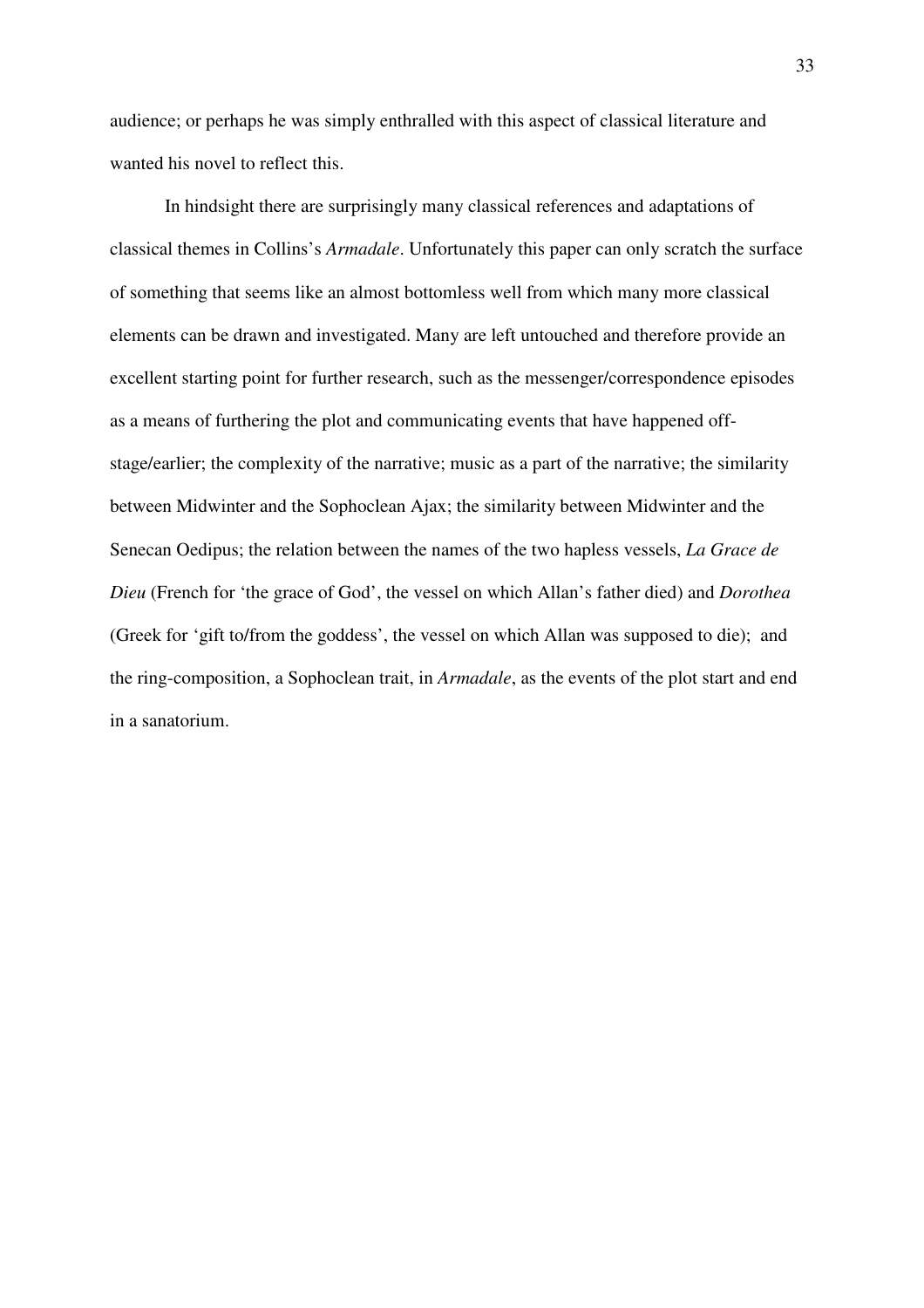#### **Bibliography**

Aeschylus. *Persians*. Ed. Edith Hall. Oxford: Aris & Phillips, 2007.

Collins, Wilkie. *Armadale*. Ed. John Sutherland. London: Penguin Books, 2004.

- ---. "Armadale". *Project Gutenberg*. Ed. James Rusk and David Widger. 2008. 12 January 2009 <http://www.gutenberg.org/files/1895/1895-h/1895-h.htm>.
- Costantini, Mariaconcetta, ed. *Armadale: Wilkie Collins and the Dark Threads of Life*. Rome: Aracne, 2009.
- van Emde Boas, Evert. "Grieks Drama: Onderdeel Tragedie." Lectures of Greek Drama class. Rijksuniversiteit Groningen, Groningen, September-October 2012.
- van Erp Taalman Kip, A. Maria. *Bokkenzang: Over Griekse Tragedies*. Amsterdam: Pollak & Van Gennep, 1997.
- Euripides. *Medea*. Ed. Donald J. Mastronarde. Cambridge: Cambridge University Press, 2012.

Law, Graham. *Serializing Fiction in the Victorian Press*. Basingstoke: Palgrave, 2000.

- Law, Graham and Andrew Maunder. *Wilkie Collins: A Literary Life*. Basingstoke: Palgrave Macmillan, 2008.
- MacAuslan, Ian and Peter Walcot. *Greek Tragedy*. Oxford: Oxford University Press, on behalf of the Classical Association, 1993.

Markantonatos, Andreas, ed. *Brill's Companion to Sophocles*. Leiden: Brill, 2012.

Motto, Anna Lydia, and John Richard Clark. *Senecan Tragedy*. Amsterdam: Hakkert, 1988.

- Page, Norman. *Wilkie Collins: The Critical Heritage*. London: Routledge and Kegan Paul, 1974.
- Peters, Catherine. *The King of Inventors: A Life of Wilkie Collins*. Princeton: Princeton University Press, 1991.
- Pykett, Lyn. *Wilkie Collins*. Oxford: Oxford University Press, 2005.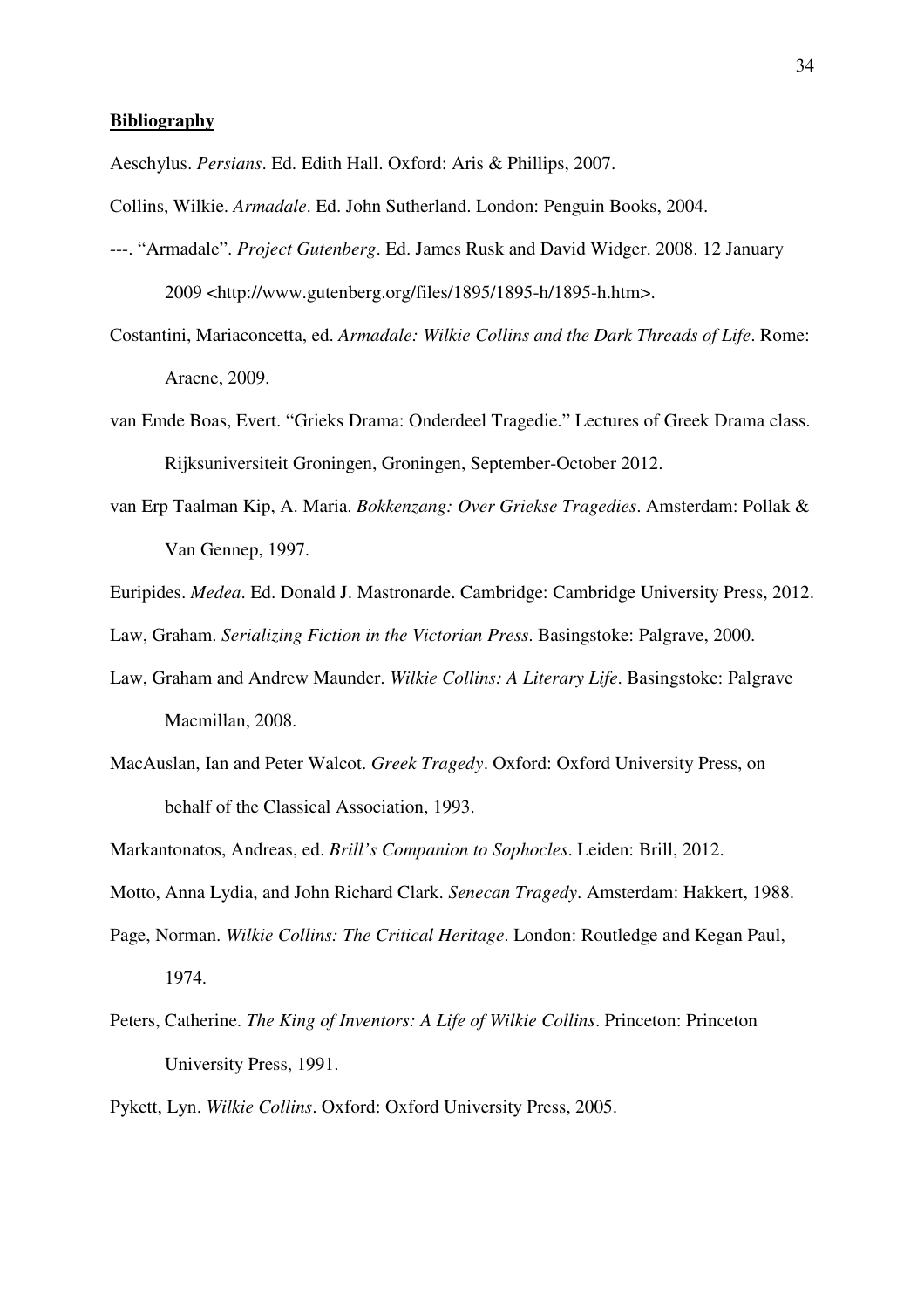- Richardson, Edmund. *Classical Victorians: Scholars, Scoundrels and Generals in Pursuit of Antiquity*. Cambridge: Cambridge University Press, 2013.
- Segal, Charles. *Tragedy and Civilization: An Interpretation of Sophocles*. Cambridge: Harvard University Press, 1981.
- Seneca, Lucius Annaeus. *The Tragedies of Seneca*. Transl. Ella Isabel Harris. N.p.: Digireads.com Publishing, 2011.
- ---. *Thyestes*. Ed. R.J. Tarrant. Atlanta: Scholars Press, 1998.
- Sommerstein, Alan, H. *Aeschylean Tragedy*. London: Duckworth, 2010.
- "Sophocles." Def. 2.4. *The Oxford Classical Dictionary*. 1964.
- Thoms, Peter. *The Windings of the Labyrinth: Quest and Structure in the Major Novels of Wilkie Collins*. Athens: Ohio University Press, 1992.
- "Tragedy." Def. 8. *The Oxford Classical Dictionary*. 1964.